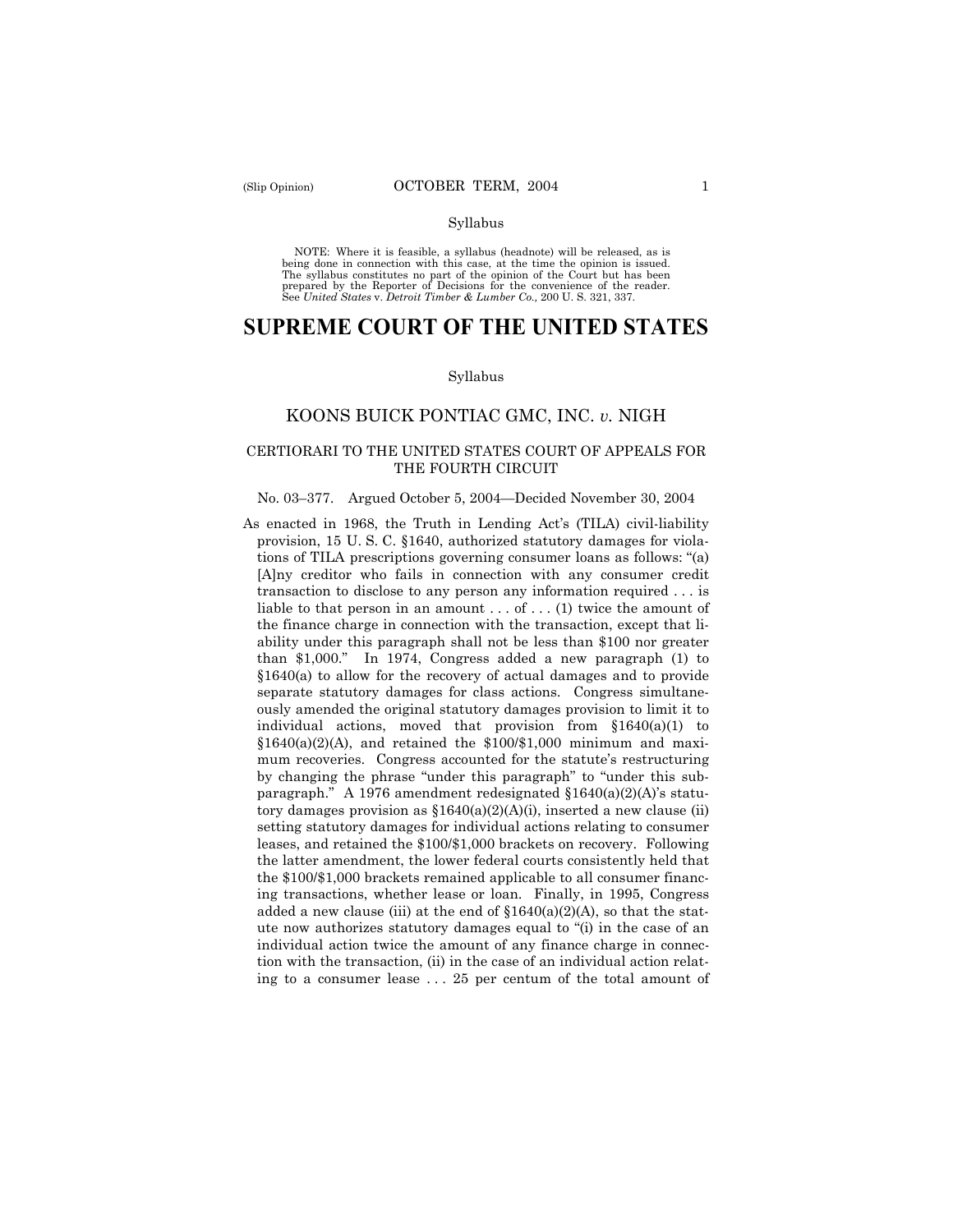#### Syllabus

monthly payments under the lease, except that the liability under this subparagraph shall not be less than \$100 nor greater than \$1,000, or (iii) in the case of an individual action relating to a credit transaction not under an open end credit plan that is secured by real property or a dwelling, not less than \$200 or greater than \$2,000."

Respondent Nigh attempted to purchase a used truck from petitioner Koons Buick Pontiac GMC. Unable to find a lender to complete the financing, Koons Buick twice revised the retail installment sales contract presented to Nigh. After signing the third contract, Nigh discovered that the second contract had contained an improperly documented charge for a car alarm that Nigh never requested, agreed to accept, or received. Nigh made no payments on the truck and returned it to Koons Buick. He then filed suit against Koons Buick alleging, among other things, a TILA violation and seeking uncapped recovery of twice the finance charge, \$24,192.80, under clause (i) of  $$1640(a)(2)(A)$ . The District Court held that damages were not capped at \$1,000, and the jury awarded Nigh the full uncapped amount. In affirming, the Fourth Circuit held that the 1995 amendment not only raised the statutory damages recoverable for TILA violations involving real-property-secured closed-end loans, it also removed the \$1,000 cap on recoveries involving loans secured by personal property. The Court of Appeals held that its previous view that the \$1,000 cap applied to both clauses (i) and (ii) of  $$1640(a)(2)(A)$  was rendered defunct when Congress struck the "or" preceding clause (ii) and inserted clause (iii) after the "under this subparagraph" phrase. According to the court, the inclusion of the new \$200/\$2,000 brackets in clause (iii) shows that the clause (ii) \$100/\$1,000 brackets can no longer be interpreted to apply to all of subparagraph (A), but must now apply solely to clause (ii), so as not to render meaningless the new minimum and maximum recoveries articulated in clause (iii). The court therefore allowed Nigh to recover the full uncapped amount of \$24,192.80.

*Held:* The 1995 amendment left unaltered the \$100/\$1,000 limits prescribed from the start for TILA violations involving personal-property loans. Both the conventional meaning of "subparagraph" and standard interpretive guides point to the same conclusion: The \$1,000 cap applies to recoveries under clause (i). Congress ordinarily adheres to a hierarchical scheme in subdividing statutory sections. Under that scheme, the word "subparagraph" is used to refer to a subdivision preceded by a capital letter and the word "clause" to a subdivision preceded by a lower case Roman numeral. Congress followed this scheme in drafting TILA. For example,  $$1640(a)(2)(B)$ , which covers statutory damages in TILA class actions, states: "[T]he total recovery *under this subparagraph* . . . shall not be more than the lesser of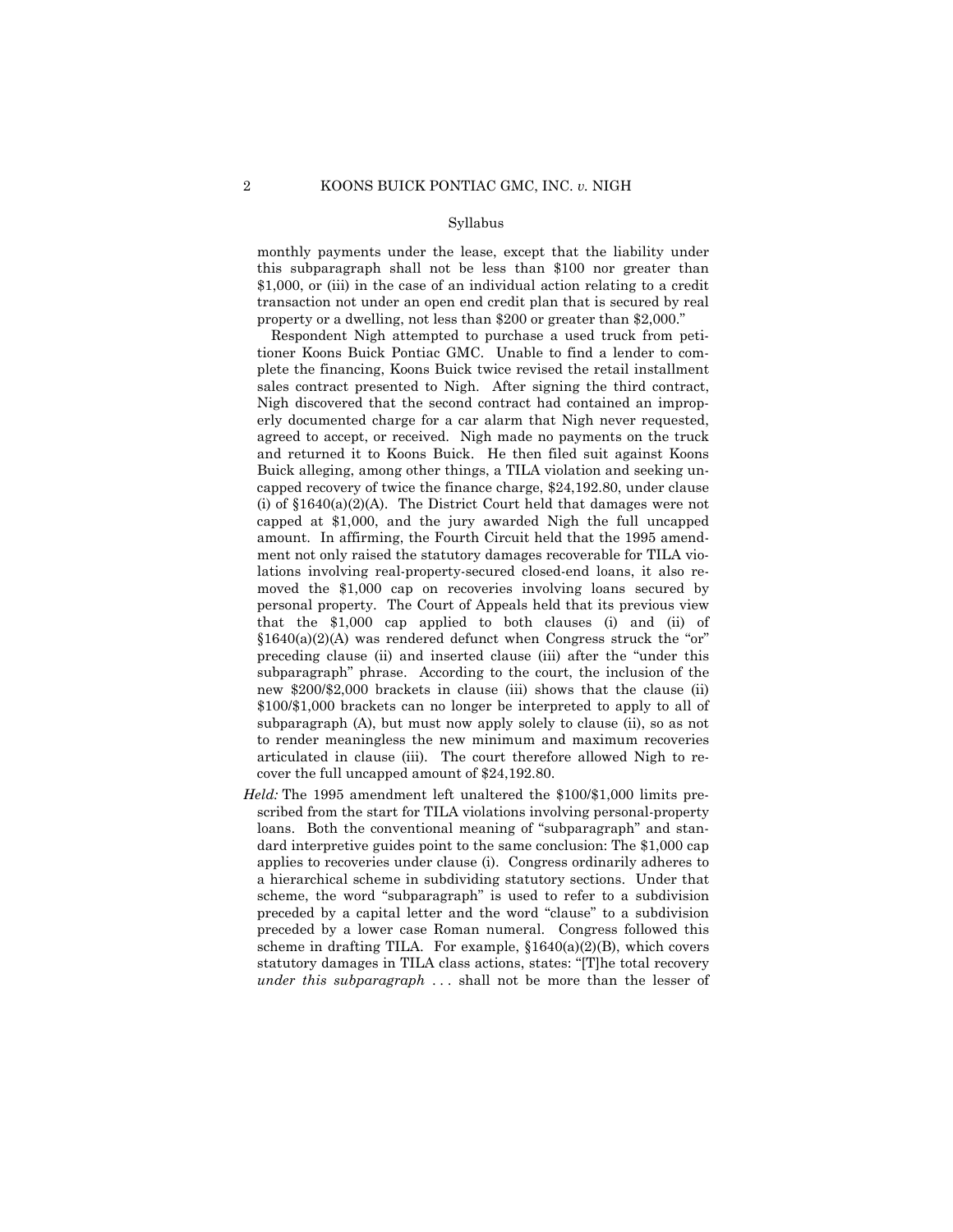#### Syllabus

\$500,000 or 1 per centum of the net worth of the creditor . . . ." (Emphasis added.) Had Congress meant to repeal the longstanding  $$100/\$1,000$  limitation on  $$1640(a)(2)(A)(i)$ , thereby confining the \$100/\$1,000 limitation solely to clause (ii), Congress likely would have stated in clause (ii): "liability under this clause." The statutory history resolves any ambiguity whether the \$100/\$1,000 brackets apply to recoveries under clause (i). Before 1995, clauses (i) and (ii) set statutory damages for the entire realm of TILA-regulated consumer credit transactions. Closed-end mortgages were encompassed by clause (i). The addition of clause (iii) makes closed-end mortgages subject to a higher floor and ceiling, but clause (iii) contains no other measure of damages. Clause (i)'s specification of statutory damages of twice the finance charge continues to apply to loans secured by real property as it does to loans secured by personal property. Clause (iii) removes closed-end mortgages from clause (i)'s governance only to the extent that clause (iii) prescribes higher brackets. There is scant indication that Congress meant to alter the meaning of clause (i) when it added clause (iii). Cf. *Church of Scientology of Cal.* v. *IRS,* 484 U. S. 9, 17–18. The history demonstrates that, by adding clause (iii), Congress sought to provide *increased recovery* when a TILA violation occurs in the context of a loan secured by real property. It would be passing strange to read the statute to cap recovery in connection with a closed-end, real-property-secured loan at an amount *substantially lower* than the recovery available when a violation occurs in the context of a personal-property-secured loan or an open-end, realproperty-secured loan. The text does not dictate this result; the statutory history suggests otherwise; and there is scant indication Congress meant to change the well-established meaning of clause (i). Pp. 8–13.

319 F. 3d 119, reversed and remanded.

GINSBURG, J., delivered the opinion of the Court, in which REHNQUIST, C. J., and STEVENS, O'CONNOR, KENNEDY, SOUTER, and BREYER, JJ., joined. STEVENS, J., filed a concurring opinion, in which BREYER, J., joined. KENNEDY, J., filed a concurring opinion, in which REHNQUIST, C. J., joined. THOMAS, J., filed an opinion concurring in the judgment. SCALIA, J., filed a dissenting opinion.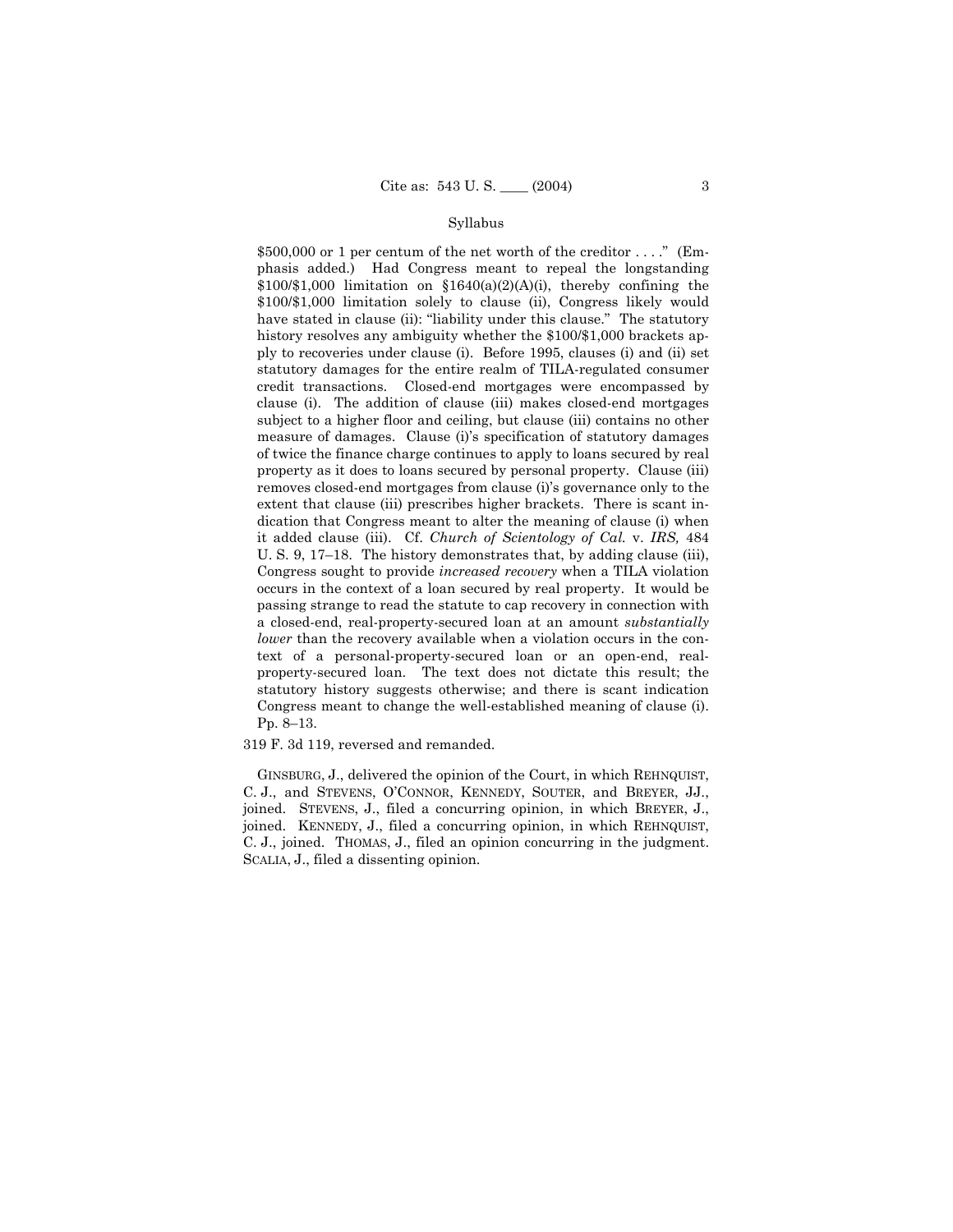NOTICE: This opinion is subject to formal revision before publication in the preliminary print of the United States Reports. Readers are requested to notify the Reporter of Decisions, Supreme Court of the United States, Washington, D. C. 20543, of any typographical or other formal errors, in order that corrections may be made before the preliminary print goes to press.

# $\frac{1}{2}$  ,  $\frac{1}{2}$  ,  $\frac{1}{2}$  ,  $\frac{1}{2}$  ,  $\frac{1}{2}$  ,  $\frac{1}{2}$  ,  $\frac{1}{2}$ **SUPREME COURT OF THE UNITED STATES**

### $\mathcal{L}=\mathcal{L}$ No. 03–377

# KOONS BUICK PONTIAC GMC, INC., PETITIONER *v.*  BRADLEY NIGH

# ON WRIT OF CERTIORARI TO THE UNITED STATES COURT OF APPEALS FOR THE FOURTH CIRCUIT

### [November 30, 2004]

# JUSTICE GINSBURG delivered the opinion of the Court.

The meaning of a subparagraph in a section of the Truth in Lending Act (TILA or Act), 15 U. S. C. §1601 *et seq.*, is at issue in this case. As originally enacted in 1968, the provision in question bracketed statutory damages for violations of TILA prescriptions governing consumer loans: \$100 was made the minimum recovery and \$1,000, the maximum award. In 1995, Congress added a new clause increasing recovery for TILA violations relating to closed-end loans "secured by real property or a dwelling."  $$1640(a)(2)(A)(iii)$ . In lieu of the \$100/\$1,000 minimum and maximum recoveries, Congress substituted \$200/ \$2,000 as the floor and ceiling.

Less-than-meticulous drafting of the 1995 amendment created an ambiguity. A divided panel of the United States Court of Appeals for the Fourth Circuit held that the 1995 amendment not only raised the statutory damages recoverable for TILA violations involving realproperty-secured loans, it also removed the \$1,000 cap on recoveries involving loans secured by personal property. We reverse that determination and hold that the 1995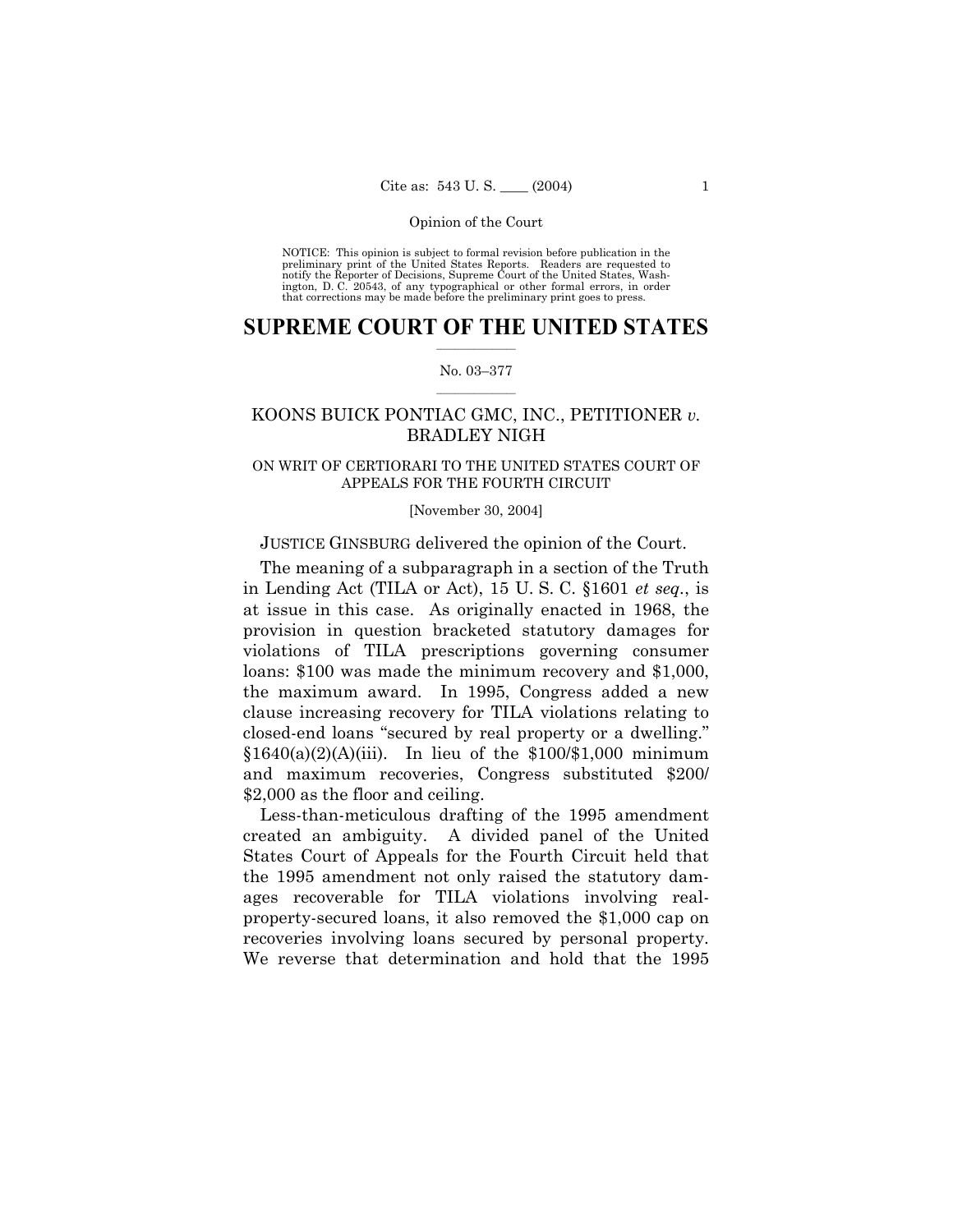amendment left unaltered the \$100/\$1,000 limits prescribed from the start for TILA violations involving personal-property loans. The purpose of the 1995 amendment is not in doubt: Congress meant to raise the minimum and maximum recoveries for closed-end loans secured by real property. There is scant indication that Congress simultaneously sought to remove the \$1,000 cap on loans secured by personal property.

I

Congress enacted TILA in 1968, as part of the Consumer Credit Protection Act, Pub. L. 90–321, 82 Stat. 146, as amended, 15 U. S. C. §1601 *et seq.*, to "assure a meaningful disclosure of credit terms so that the consumer will be able to compare more readily the various credit terms available to him and avoid the uninformed use of credit," §102, codified in 15 U. S. C. §1601(a). The Act requires a creditor to disclose information relating to such things as finance charges, annual percentage rates of interest, and borrowers' rights, see §§1631–1632, 1635, 1637–1639, and it prescribes civil liability for any creditor who fails to do so, see §1640. As originally enacted in 1968, the Act provided for statutory damages of twice the finance charge in connection with the transaction, except that recovery could not be less than \$100 or greater than \$1,000.1 The original civil-liability provision stated:

"(a) [A]ny creditor who fails in connection with any consumer credit transaction to disclose to any person any information required under this chapter to be disclosed to that person is liable to that person in an amount . . . of

<sup>&</sup>lt;sup>1</sup>The finance charge is determined, with certain exceptions, by "the sum of all charges, payable directly or indirectly by the person to whom the credit is extended, and imposed directly or indirectly by the creditor as an incident to the extension of credit." 15 U. S. C. §1605(a).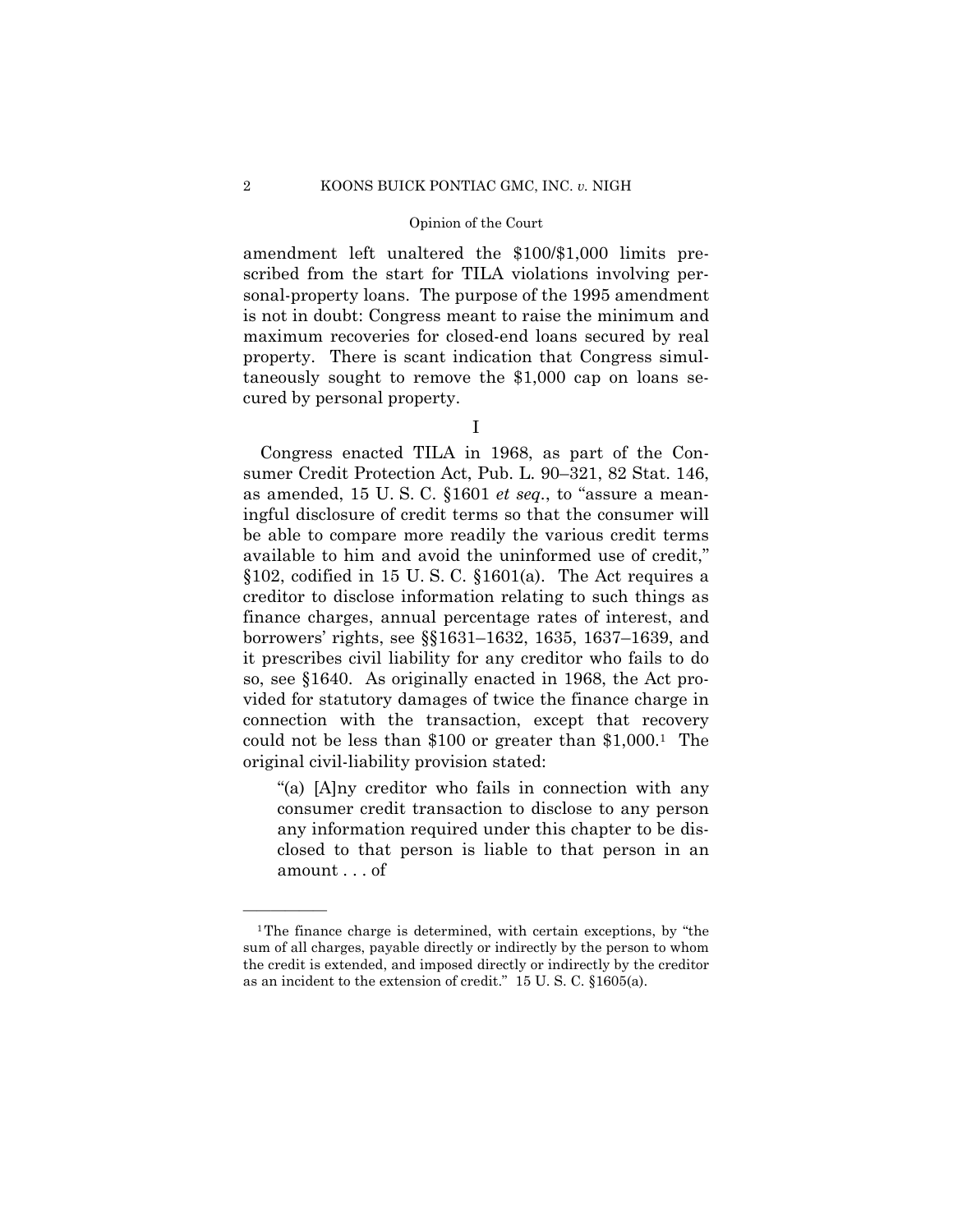"(1) twice the amount of the finance charge in connection with the transaction, except that liability under this paragraph shall not be less than \$100 nor greater than \$1,000 ...." Pub. L. 90-321, §130, 82 Stat. 157.

In 1974, Congress amended TILA's civil-liability provision, 15 U. S. C. §1640(a), to allow for the recovery of actual damages in addition to statutory damages and to provide separate statutory damages for class actions. Pub. L. 93–495, §408(a), 88 Stat. 1518. Congress reworded the original statutory damages provision to limit it to individual actions, moved the provision from  $$1640(a)(1)$  to  $$1640(a)(2)(A)$ , and retained the  $$100/\$1,000$  brackets on recovery. In order to account for the restructuring of the statute, Congress changed the phrase "under this paragraph" to "under this subparagraph." The amended statute provided for damages in individual actions as follows:

"(a) [A]ny creditor who fails to comply with any requirement imposed under this chapter . . . is liable to such person in an amount equal to the sum of—

"(1) any actual damage sustained by such person as a result of the failure;

" $(2)(A)$  in the case of an individual action twice the amount of any finance charge in connection with the transaction, except that the liability under this subparagraph shall not be less than \$100 nor greater than \$1,000 . . . ." §408(a), 88 Stat. 1518.

A further TILA amendment in 1976 applied truth-inlending protections to consumer leases. Consumer Leasing Act of 1976, 90 Stat. 257. Congress inserted a clause into  $$1640(a)(2)(A)$  setting statutory damages for individual actions relating to consumer leases at 25% of the total amount of monthly payments under the lease. Again, Congress retained the \$100/\$1,000 brackets on statutory damages. The amended  $$1640(a)(2)(A)$  provided for statu-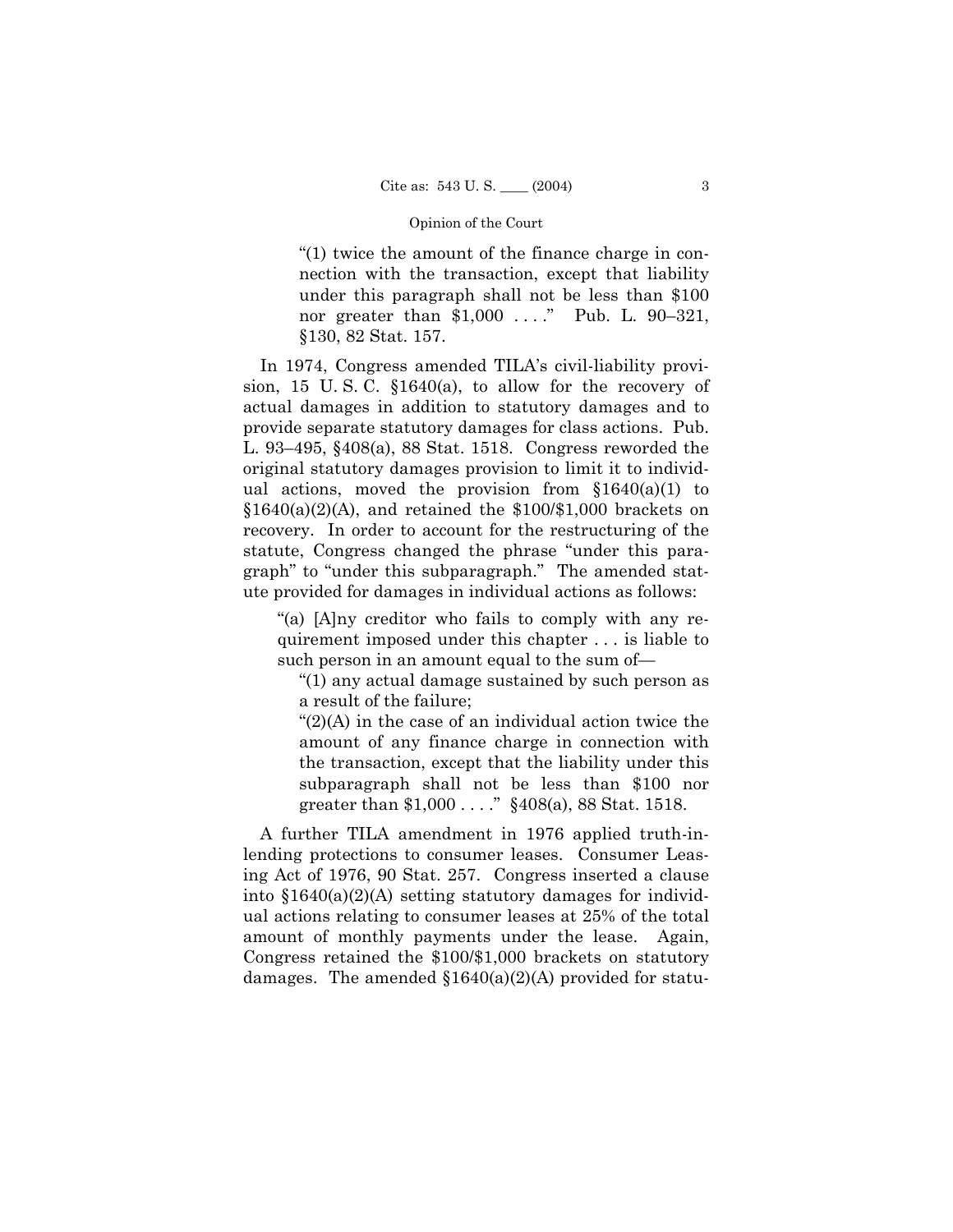tory damages equal to

 $\frac{1}{2}(2)$ (A)(i) in the case of an individual action twice the amount of any finance charge in connection with the transaction, or (ii) in the case of an individual action relating to a consumer lease . . . 25 per centum of the total amount of monthly payments under the lease, except that the liability under this subparagraph shall not be less than \$100 nor greater than  $$1,000...$ . Pub. L. 94–240, §4(2), 90 Stat. 260, codified in 15 U. S. C. §1640(a) (1976 ed.).

Following the insertion of the consumer lease provision, courts consistently held that the \$100/\$1,000 limitation remained applicable to all consumer financing transactions, whether lease or loan. See, *e.g., Purtle* v. *Eldridge Auto Sales, Inc.*, 91 F. 3d 797, 800 (CA6 1996); *Cowen* v. *Bank United of Tex., FSB*, 70 F. 3d 937, 941 (CA7 1995); *Mars* v. *Spartanburg Chrysler Plymouth, Inc.*, 713 F. 2d 65, 67 (CA4 1983); *Dryden* v. *Lou Budke's Arrow Finance Co.*, 661 F. 2d 1186, 1191, n. 7 (CA8 1981); *Williams* v. *Public Finance Corp.*, 598 F. 2d 349, 358, 359, n. 17 (CA5 1979).

In 1995, Congress amended TILA's statutory damages provision once more. The 1995 amendment, which gave rise to the dispute in this case, added a new clause (iii) at the end of  $$1640(a)(2)(A)$ , setting a \$200 floor and \$2,000 ceiling for statutory damages in an individual action relating to a closed-end credit transaction "secured by real property or a dwelling." Truth in Lending Act Amendments of 1995, Pub. L. 104–29, §6, 109 Stat. 274. These closed-end real estate loans, formerly encompassed by clause (i), had earlier been held subject to the \$100/\$1,000 limitation. See, *e.g., Mayfield* v. *Vanguard Sav. & Loan Assn.*, 710 F. Supp. 143, 146 (ED Pa. 1989) (ordering "the maximum statutory award of \$1,000" for each TILA violation concerning a secured real estate loan). Section 1640(a), as amended in 1995, thus provides for statutory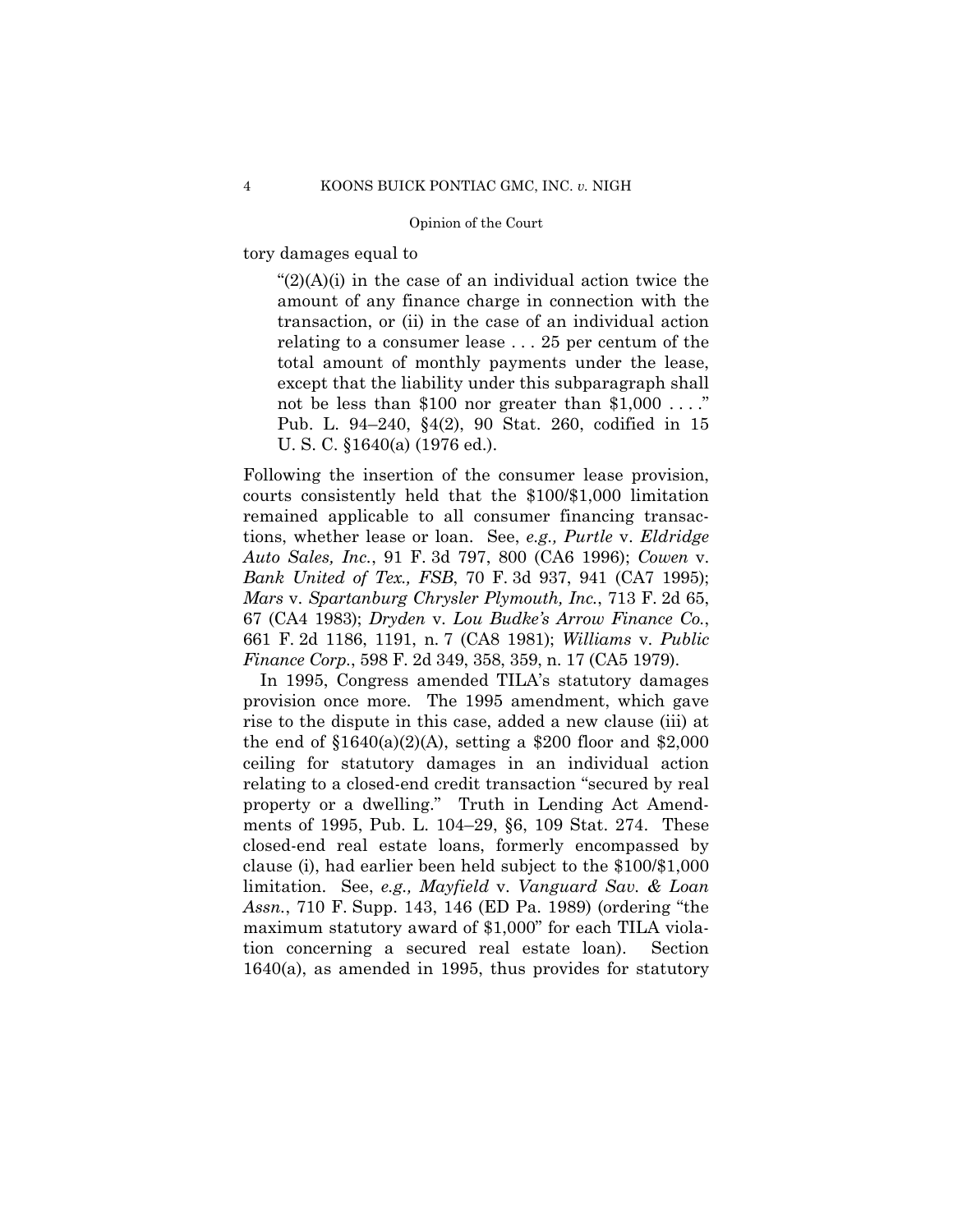damages equal to

 $\frac{1}{2}(2)$ (A)(i) in the case of an individual action twice the amount of any finance charge in connection with the transaction, (ii) in the case of an individual action relating to a consumer lease . . . 25 per centum of the total amount of monthly payments under the lease, except that the liability under this subparagraph shall not be less than \$100 nor greater than \$1,000, or (iii) in the case of an individual action relating to a credit transaction not under an open end credit plan that is secured by real property or a dwelling, not less than \$200 or greater than \$2,000 . . . ."

Shortly after the passage of the 1995 TILA amendments, the Office of the Comptroller of the Currency issued an official policy announcement describing the changes. With respect to changes in TILA's civil-liability provisions, the announcement stated only that "[p]unitive damages have been increased for transactions secured by real property or a dwelling from a maximum of \$1,000 to a maximum of \$2,000 (*closed-end credit only*)." Administrator of National Banks, Truth in Lending Act Amendments of 1995, OCC Bulletin 96–1, p. 2 (Jan. 5, 1996).

In 1997, the Seventh Circuit, in *Strange* v. *Monogram Credit Card Bank of Ga.*, 129 F. 3d 943, held that the meaning of clauses (i) and (ii) remained untouched by the addition of clause (iii). The Seventh Circuit observed that prior to the addition of clause (iii) in 1995, "[c]ourts uniformly interpreted the final clause, which established the \$100 minimum and the \$1,000 maximum, as applying to both (A)(i) and (A)(ii)." *Id.,* at 947. The 1995 amendment, the Seventh Circuit reasoned, "was designed simply to establish a more generous minimum and maximum for certain secured transactions, without changing the general rule on minimum and maximum damage awards for the other two parts of §1640(a)(2)(A)." *Ibid.* As *Strange*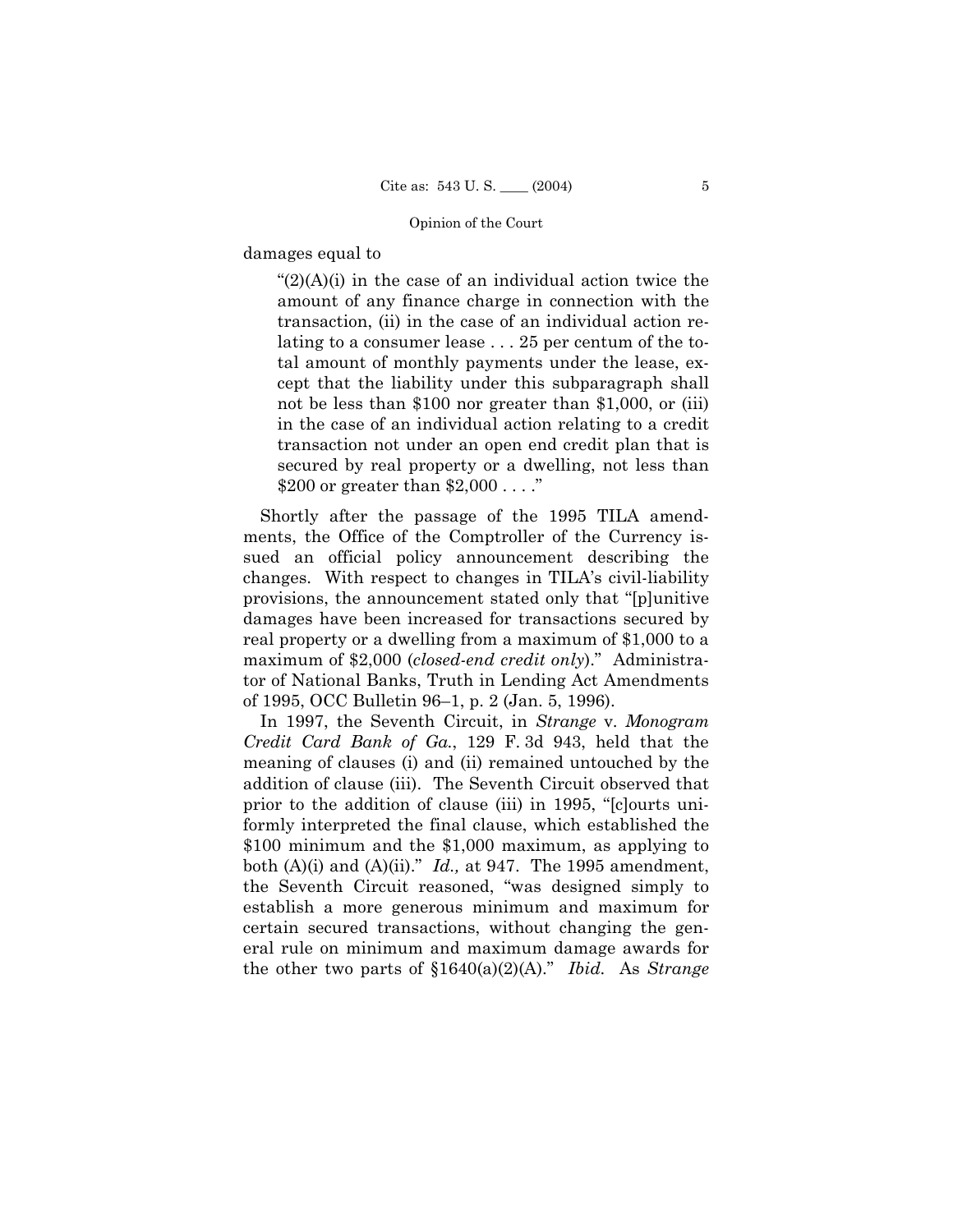illustrates, TILA violations may involve finance charges that, when doubled, are less than \$100. There, doublethe-finance-charge liability was \$54.27, entitling the plaintiff to the \$100 minimum. *Id.,* at 945, 947.

# II

On February 4, 2000, respondent Bradley Nigh attempted to purchase a used 1997 Chevrolet Blazer truck from petitioner Koons Buick Pontiac GMC. Nigh traded in his old vehicle and signed a buyer's order and a retail installment sales contract reflecting financing to be provided by Koons Buick. 319 F. 3d 119, 121–122 (CA4 2003). Koons Buick could not find a lender to purchase an assignment of the payments owed under the sales contract and consequently restructured the deal to require a larger downpayment. *Id.,* at 122. On February 25, after Koons Buick falsely told Nigh that his trade-in vehicle had been sold, Nigh signed a new retail installment sales contract. *Ibid.* Once again, however, Koons Buick was unable to find a willing lender. *Ibid.* Nigh ultimately signed, under protest, a third retail installment sales contract. *Ibid.* 

Nigh later discovered one reason why Koons Buick had been unable to find an assignee for the installment payments due under the second contract: That contract contained an improperly documented charge of \$965 for a Silencer car alarm Nigh never requested, agreed to accept, or received. *Ibid.* Nigh made no payments on the Blazer and returned the truck to Koons Buick. *Id.,* at 123.

On October 3, 2000, Nigh filed suit against Koons Buick alleging, among other things, a violation of TILA. Nigh sought uncapped recovery of twice the finance charge, an amount equal to \$24,192.80. Koons Buick urged a \$1,000 limitation on statutory damages under  $$1640(a)(2)(A)(i)$ . The District Court held that damages were not capped at \$1,000, and the jury awarded Nigh \$24,192.80 (twice the amount of the finance charge). *Id.,* at 121; App. in No. 01–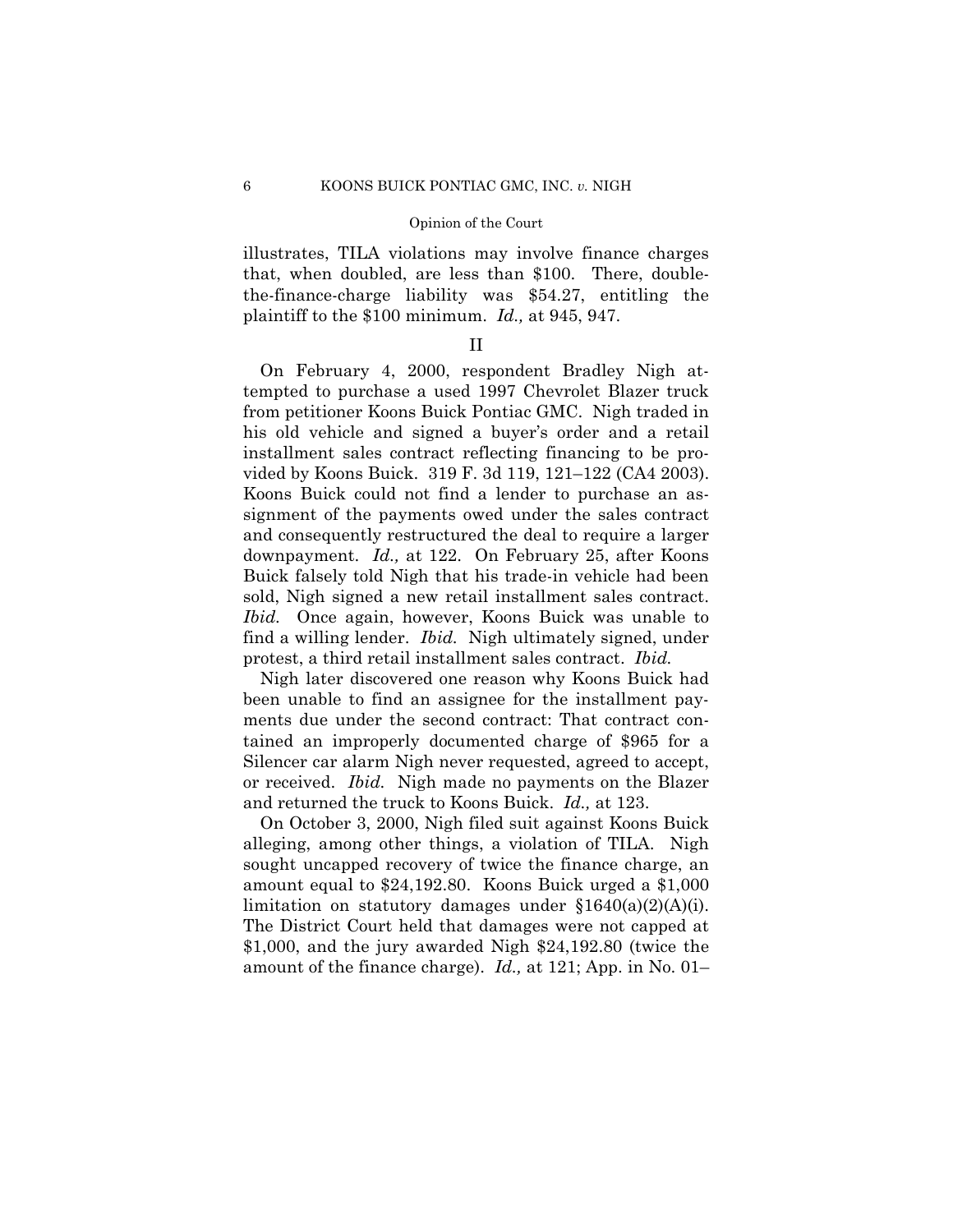2201 etc. (CA4), pp. 653–655, 670, 756–757, 764.

A divided panel of the Fourth Circuit affirmed. 319 F. 3d, at 126–129. The Court of Appeals acknowledged that it had previously interpreted the \$1,000 cap to apply to clauses (i) and (ii). *Id.,* at 126; see *Mars* v. *Spartanburg Chrysler Plymouth, Inc.*, 713 F. 2d, at 67. But the majority held that "by striking the 'or' preceding (ii), and inserting (iii) after the 'under this subparagraph' phrase," Congress had "rendered *Mars*' interpretation defunct." 319 F. 3d, at 126. According to the majority: "The inclusion of the new maximum and minimum in (iii) shows that the clause previously interpreted to apply to all of (A), can no longer apply to (A), but must now apply solely to (ii), so as not to render meaningless the maximum and minimum articulated in (iii)." *Id.*, at 127.<sup>2</sup> The Court of Appeals therefore allowed Nigh to recover the full uncapped amount of \$24,192.80 under clause (i).

Judge Gregory dissented. The new clause (iii), he stated, operates as a specific "carve-out" for real estate transactions from the general rule establishing the \$100/\$1,000 liability limitation. *Id.,* at 130, 132. Both parties acknowledged, and it was Fourth Circuit law under *Mars*, 713 F. 2d 65, that, before 1995, the \$100/\$1,000 brackets applied to the entire subparagraph. 319 F. 3d, at 130*.* Judge Gregory found "no evidence that Congress intended to override the Fourth Circuit's longstanding application of the \$1,000 cap to both (2)(A)(i) and  $(2)(A)(ii)$ ." *Id.*, at 131. If the \$1,000 cap applied only to clause (ii), the dissent reasoned, the phrase "under this subparagraph" in clause (ii) would be "superfluous," because "the meaning of (ii) would be unchanged by its deletion." *Id.*, at 132. Moreover, Judge Gregory added,

<sup>2</sup>The dissent adopts a similar structural argument to justify its conclusion that the \$100/\$1,000 brackets apply only to recoveries under clause (ii). See *post*, at 1–3.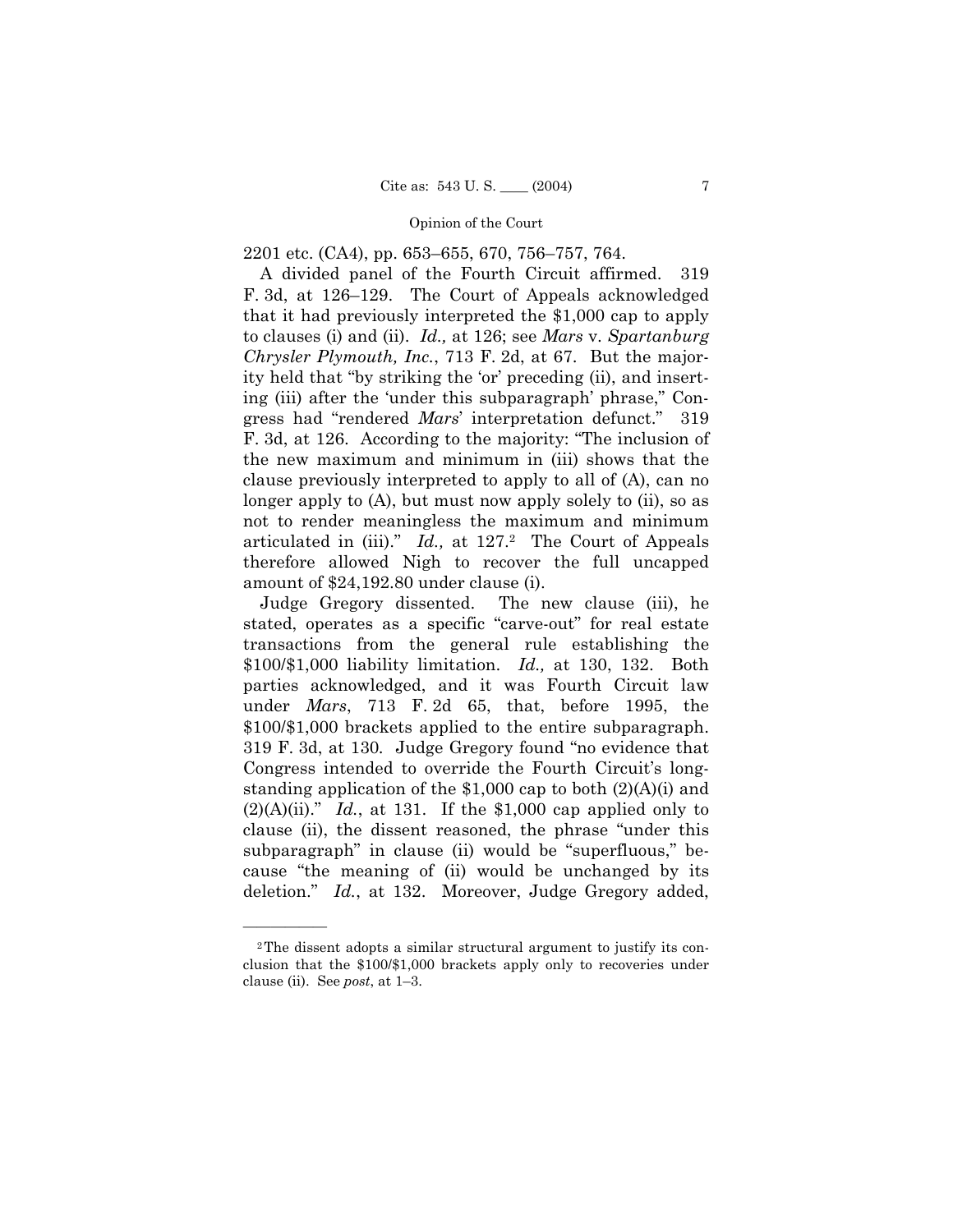limiting the \$1,000 cap to recoveries for consumer leases under clause (ii) would create an inconsistency within the statute: The damage cap in clause (ii) would include the "under this subparagraph" modifier, but the cap in clause  $(iii)$  would not. *Ibid*.<sup>3</sup>

We granted certiorari, 540 U. S. 1148 (2004), to resolve the division between the Fourth Circuit and the Seventh Circuit on the question whether the \$100 floor and \$1,000 ceiling apply to recoveries under  $$1640(a)(2)(A)(i)$ . We now reverse the judgment of the Court of Appeals for the Fourth Circuit.

III

Statutory construction is a "holistic endeavor." *United Sav. Assn. of Tex*. v. *Timbers of Inwood Forest Associates*, *Ltd.*, 484 U. S. 365, 371 (1988); accord *United States Nat. Bank of Ore*. v. *Independent Ins. Agents of America, Inc.,*  508 U. S. 439, 455 (1993); *Smith* v. *United States,* 508 U. S. 223, 233 (1993). "A provision that may seem ambiguous in isolation is often clarified by the remainder of the statutory scheme—because the same terminology is used elsewhere in a context that makes its meaning clear, or because only one of the permissible meanings produces a substantive effect that is compatible with the rest of the law." *United Sav. Assn. of Tex.*, 484 U. S., at 371 (citations omitted); see also *McCarthy* v. *Bronson*, 500 U. S. 136, 139 (1991) (statutory language must be read in its proper context and not viewed in isolation). In this case, both the conventional meaning of "subparagraph" and standard

<sup>3</sup> Judge Gregory noted that the phrase "under this subparagraph," as it appears in §1640(a)(2)(B), covering statutory damages in class actions, "indisputably applies to all of subparagraph (B)." 319 F. 3d 119, 132 (CA4 2003). "[T]he most logical interpretation of the statute," he concluded, "is to read the phrase 'under this subparagraph' as applying generally to an entire subparagraph, either (A) or (B), and to read (2)(A)(iii) as creating a specific carve-out from that general rule for real-estate transactions." *Ibid.*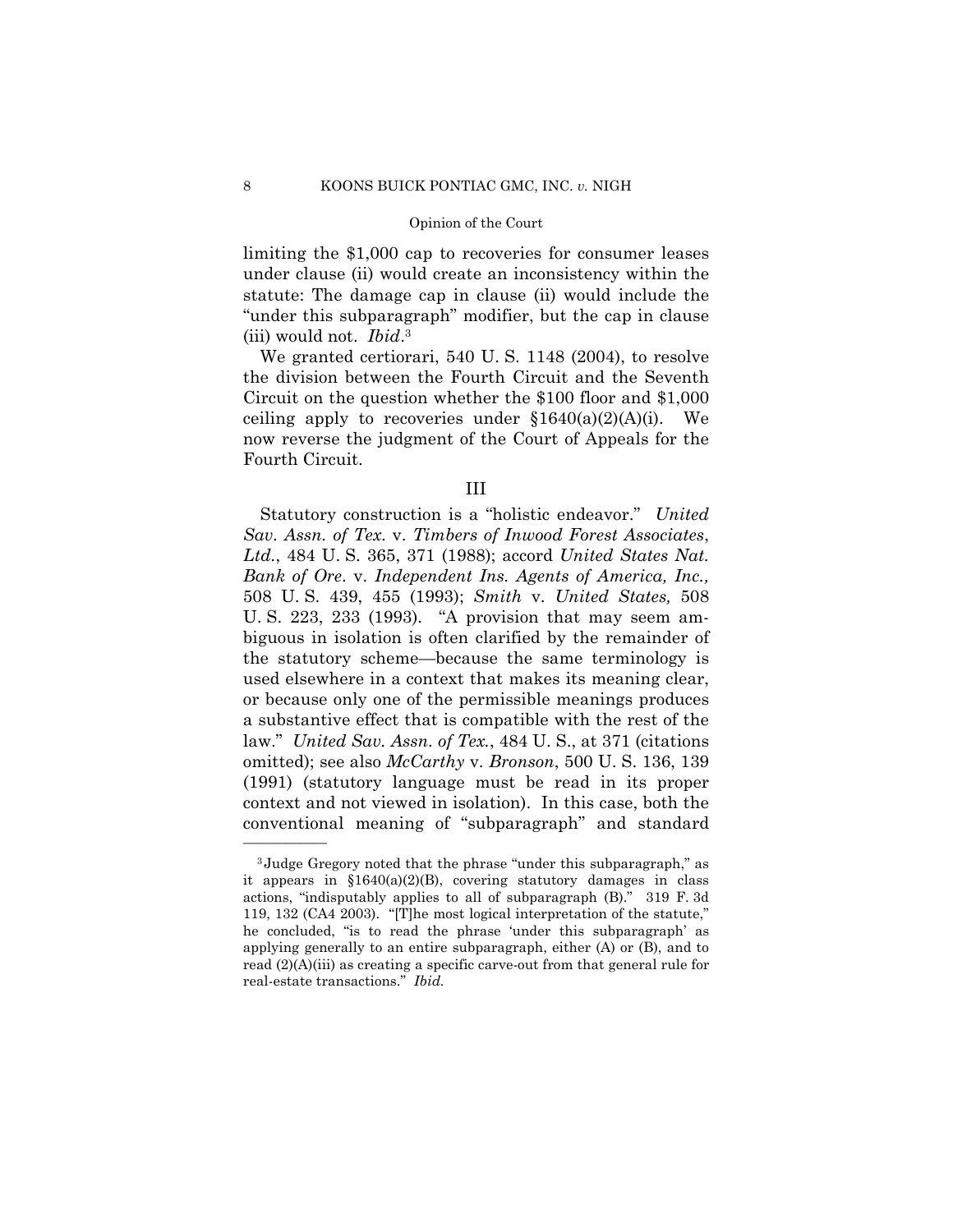interpretive guides point to the same conclusion: The \$1,000 cap applies to recoveries under clause (i).

Congress ordinarily adheres to a hierarchical scheme in subdividing statutory sections. See L. Filson, The Legislative Drafter's Desk Reference 222 (1992) (hereinafter Desk Reference). This hierarchy is set forth in drafting manuals prepared by the legislative counsel's offices in the House and the Senate. The House manual provides:

"To the maximum extent practicable, a section should be broken into—

"(A) subsections (starting with (a));

"(B) paragraphs (starting with (1));

"(C) subparagraphs (starting with (A));

"(D) clauses (starting with  $(i)$ ) ...." House Legislative Counsel's Manual on Drafting Style, HLC No. 104–1, p. 24 (1995).

The Senate manual similarly provides:

"A section is subdivided and indented as follows:

"(a) SUBSECTION.—

——————

"(1) PARAGRAPH.—

"(A) SUBPARAGRAPH.—

 "(i) CLAUSE.—" Senate Office of the Legislative Counsel, Legislative Drafting Manual 10 (1997).4

<sup>4</sup>These congressional drafting manuals, both postdating the 1995 TILA amendment, are consistent with earlier guides. See, *e.g.,* Desk Reference 222 ("Federal statutes . . . are always broken down successively into ... subparagraphs (starting with subparagraph (A)), [and] clauses (starting with clause (i)) . . . ."); D. Hirsch, Drafting Federal Law §3.8, p. 27 (2d ed. 1989) ("Paragraphs are divided into tabulated lettered subparagraphs ('(A)', '(B)', etc.) .... Subparagraphs are divided into clauses bearing small roman numerals ('(i)', '(ii)', '(iii)', '(iv)') . . . ."); R. Dickerson, The Fundamentals of Legal Drafting  $\S 8.25$ , p. 197 (2d ed. 1986) ("For divisions of a paragraph (called 'subparagraphs'), use '(A),' '(B),' '(C),' etc.... When an additional designated breakdown is necessary, use '(i),' '(ii),' '(iii),' etc."); J. Peacock, Notes on Legislative Drafting 12 (1961) (paragraphs divided into "*sub-*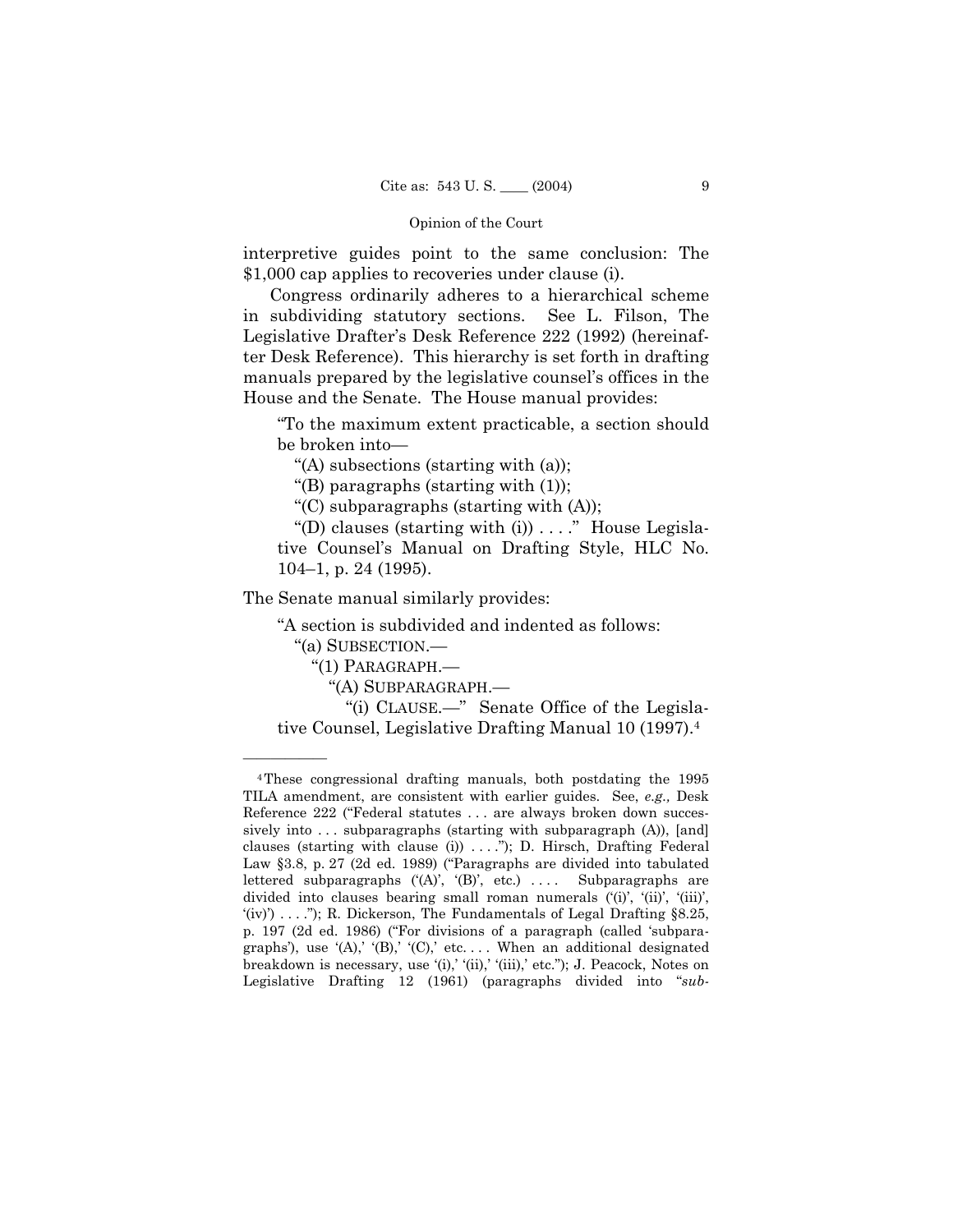Congress followed this hierarchical scheme in drafting TILA. The word "subparagraph" is generally used to refer to a subdivision preceded by a capital letter,<sup>5</sup> and the word "clause" is generally used to refer to a subdivision preceded by a lower case Roman numeral.6 Congress applied this hierarchy in  $$1640(a)(2)(B)$ , which covers statutory damages in TILA class actions and states: "[T]he total recovery *under this subparagraph* . . . shall not be more than the lesser of \$500,000 or 1 per centum of the net worth of the creditor ...." (Emphasis added.) In 1995, Congress plainly meant "to establish a more generous minimum and maximum" for closed-end mortgages. *Strange*, 129 F. 3d, at 947. On that point, there is no disagreement. Had Congress simultaneously meant to repeal the longstanding \$100/\$1,000 limitation on  $$1640(a)(2)(A)(i)$ , thereby confining the  $$100\frac{\$1,000}{i}$  limitation solely to clause (ii), Congress likely would have flagged that substantial change. At the very least, a Congress so minded might have stated in clause (ii): "liability under this clause."

The statutory history resolves any ambiguity whether the \$100/\$1,000 brackets apply to recoveries under clause (i).7 Before 1995, clauses (i) and (ii) set statutory damages for the entire realm of TILA-regulated consumer credit

*paragraphs* designated (A), (B), (C)," and subparagraphs further divided into "*clauses* (i), (ii), (iii)").<br><sup>5</sup>*E.g.*, 15 U. S. C. §1602(aa)(2)(A) ("under this subparagraph");

<sup>§1602(</sup>aa)(2)(B) ("under subparagraph (A)"); §1605(f)(2)(A) ("except as provided in subparagraph (B)"); §1615(c)(1)(B) ("pursuant to subparagraph  $(A)$ ");  $$1637(c)(4)(D)$  ("in subparagraphs  $(A)$  and  $(B)$ "). But see §1637a(a)(6)(C) ("subparagraph" appears not to refer to a capital-letter

subdivision). 6 *E.g.*, §1637(a)(6)(B)(ii) ("described in clause (i)"); §1637a(a)(8)(B) ("described in clauses (i) and (ii) of subparagraph  $(A)$ ");  $§1640(i)(1)(B(ii)$ ("described in clause (i)"). 7The five separate writings this Court has produced demonstrate

that  $$1640(a)(2)(A)$  is hardly a model of the careful drafter's art.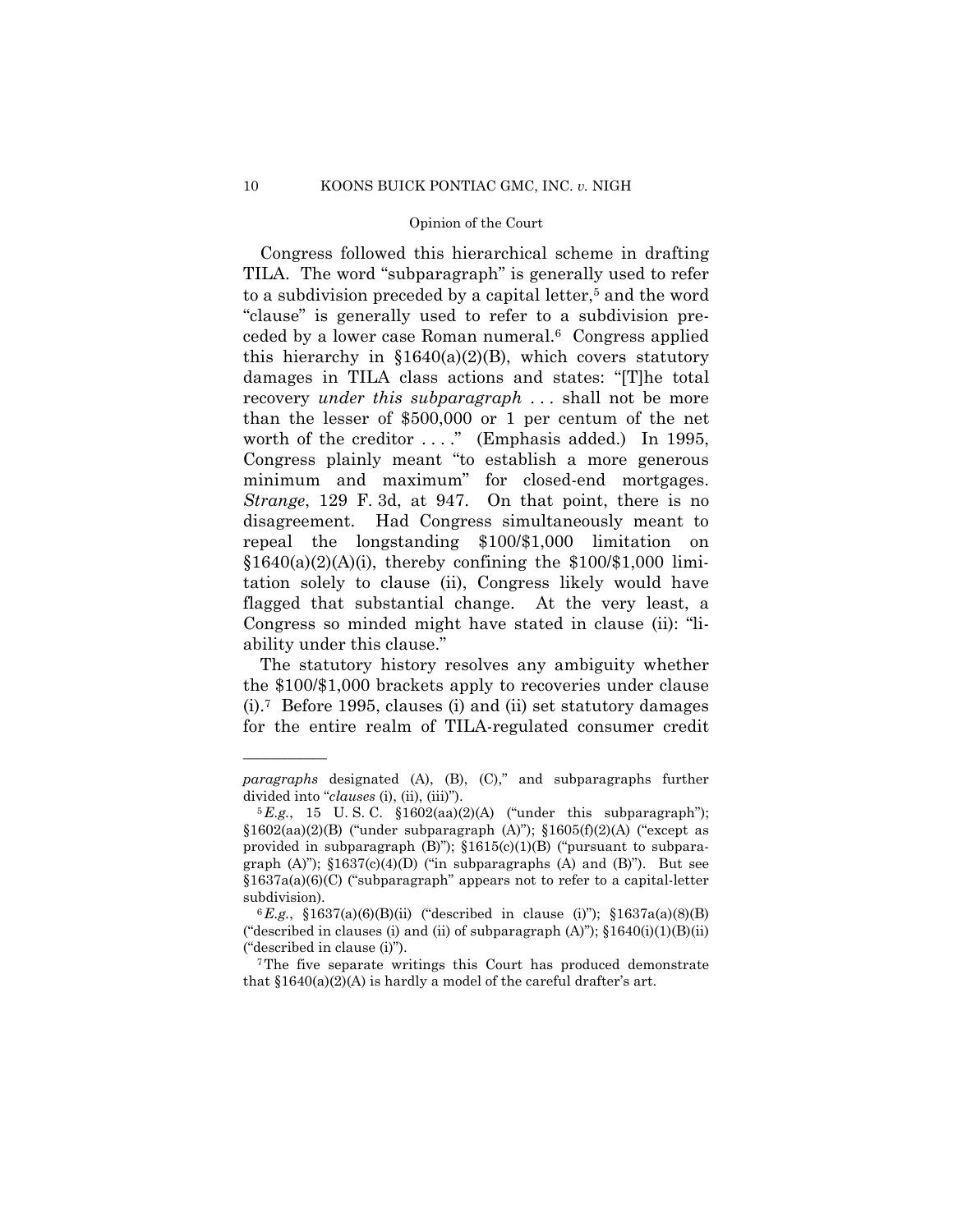transactions. Closed-end mortgages were encompassed by clause (i). See, *e.g., Mayfield* v. *Vanguard Sav. & Loan Assn.*, 710 F. Supp., at 146. As a result of the addition of clause (iii), closed-end mortgages are subject to a higher floor and ceiling. But clause (iii) contains no other measure of damages. The specification of statutory damages in clause (i) of twice the finance charge continues to apply to loans secured by real property as it does to loans secured by personal property.8 Clause (iii) removes closed-end mortgages from clause (i)'s governance only to the extent that clause (iii) prescribes \$200/\$2,000 brackets in lieu of \$100/\$1,000.9

There is scant indication that Congress meant to alter the meaning of clause (i) when it added clause (iii). Cf. *Church of Scientology of Cal.* v. *IRS,* 484 U. S. 9, 17–18 (1987) ("All in all, we think this is a case where common sense suggests, by analogy to Sir Arthur Conan Doyle's 'dog that didn't bark,' that an amendment having the effect petitioner ascribes to it would have been differently described by its sponsor, and not nearly as readily accepted by the floor manager of the bill."). By adding clause (iii), Congress sought to provide *increased recovery* when a TILA violation occurs in the context of a loan secured by real property. See, *e.g.,* H. R. Rep. No. 104–

<sup>8</sup> In consumer credit transactions in which a security interest is taken in the borrower's principal dwelling, the borrower also has a right to rescission under certain circumstances. §1635.<br><sup>9</sup>The dissent's reading, we note, hinges on an assumed alteration in

Congress' design, assertedly effected by the bare addition of "(iii)" and the transposition of "or." See *post*, at 2–3, 4, n. 1. If Congress had not added "(iii)" when it raised the cap on recovery for closed-end mortgages, the meaning of the amended text would be beyond debate. The limitations provision would read: "except that the liability under this subparagraph shall not be less than \$100 nor greater than \$1,000, or in the case of an individual action relating to a credit transaction not under an open end credit plan that is secured by real property or a dwelling, not less than \$200 or greater than \$2,000."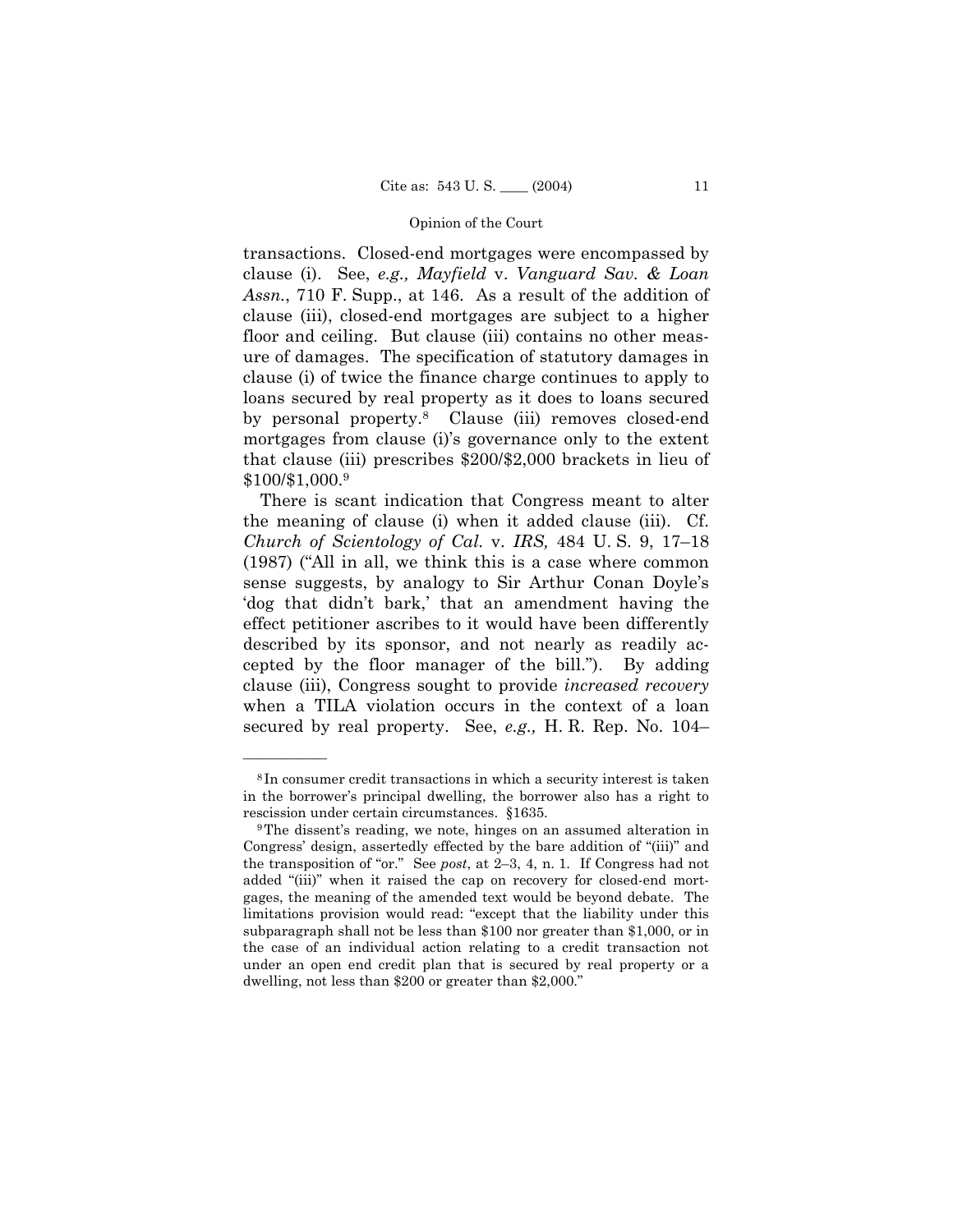193, p. 99 (1995) ("[T]his amendment increases the statutory damages available in closed end credit transactions secured by real property or a dwelling . . . ."). But cf. *post*, at 7 (SCALIA, J., dissenting) (hypothesizing that far from focusing on *raising* damages recoverable for closed-end mortgage transactions, Congress may have "focus[ed] more intently on limiting damages" for that category of loans). "[T]here is no canon against using common sense in construing laws as saying what they obviously mean." *Roschen* v. *Ward,* 279 U. S. 337, 339 (1929) (Holmes, J.). It would be passing strange to read the statute to cap recovery in connection with a closed-end, real-propertysecured loan at an amount *substantially lower* than the recovery available when a violation occurs in the context of a personal-property-secured loan or an open-end, realproperty-secured loan.10 The text does not dictate this

<sup>10</sup>This reading would lead to the anomalous result of double-thefinance-charge liability, uncapped by the fixed dollar limit, under clause (i) for an open-end loan secured by real property, while liability would be capped by clause (iii) at \$2,000 for a closed-end loan secured by the same real property. TILA does not in general apply to credit transactions in which the total amount financed exceeds \$25,000, but this limit does not apply to loans "secured by real property or a dwelling." 15 U. S. C. §1603. Double-the-finance-charge liability under clause (i) for a TILA violation in connection with an open-end, realproperty-secured loan (*e.g.*, a home equity line of credit), could far exceed the \$2,000 liability cap under clause (iii) for a TILA violation in connection with a standard closed-end home mortgage.

The dissent states that fixed mortgages are more prevalent than home equity lines of credit and that the mean home equity line of credit balance is considerably smaller than the mean first mortgage balance. *Post*, at 6–7. But even under the dissent's reading, a borrower stands to collect greater statutory damages if a TILA violation occurs in connection with a home equity line of credit than if it occurs in connection with a home mortgage acquisition loan. According to figures compiled by the Consumer Bankers Association and the Federal Reserve Board, in 2004 the average new home equity line of credit was \$77,526, see Consumer Bankers Assn., Home Equity Lines Adjust on Prime Rate Change, PR Newswire, Nov. 10, 2004, available at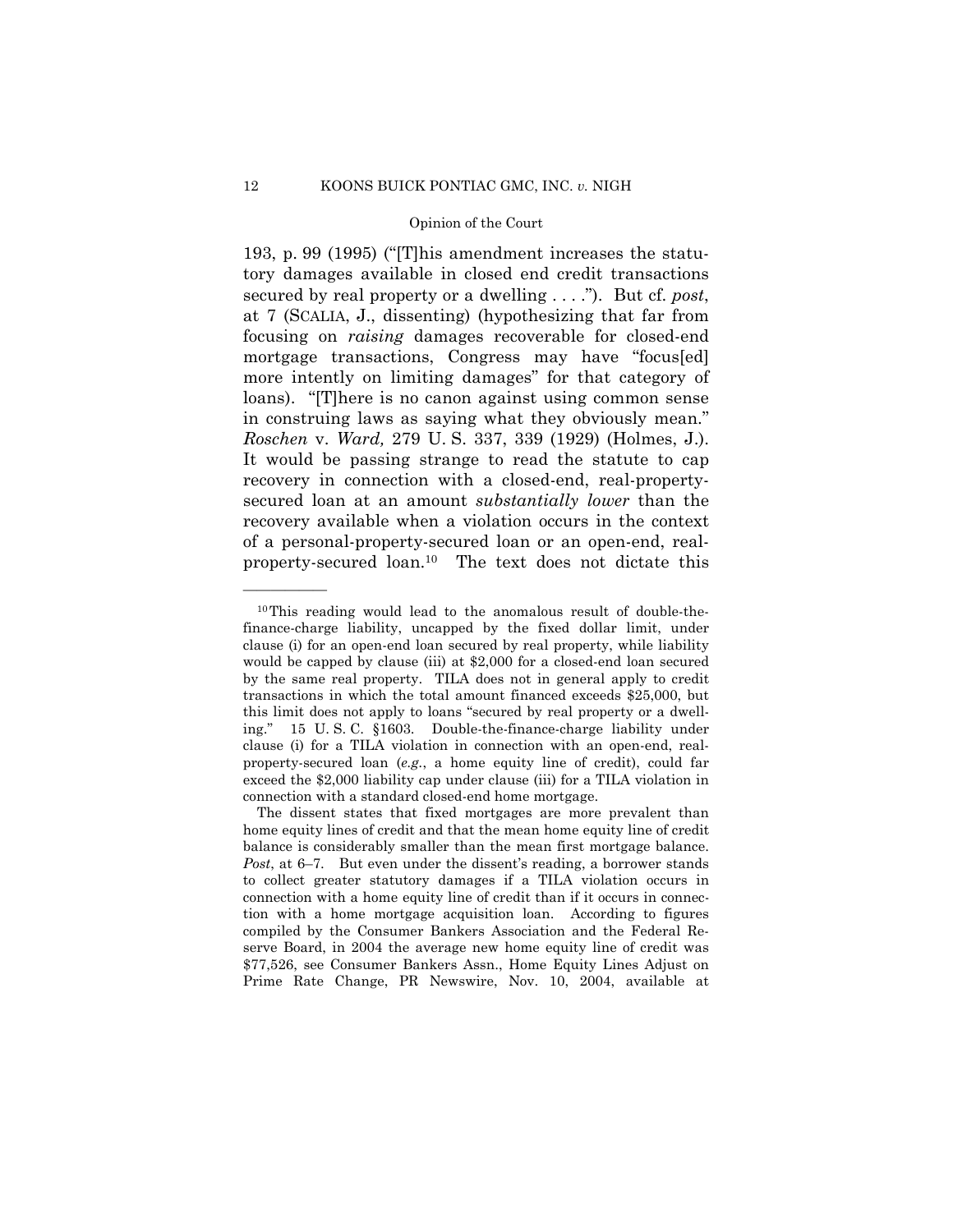result; the statutory history suggests otherwise; and there is scant indication Congress meant to change the wellestablished meaning of clause (i).

\* \* \*

For the reasons stated, the judgment of the Court of Appeals for the Fourth Circuit is reversed, and the case is remanded for further proceedings consistent with this opinion.

*It is so ordered.* 

http://www.cbanet.org/news/press%20releases/home\_equity/prime\_rate \_adjust.htm (as visited Nov. 15, 2004, and available in the Clerk of the Court's case file), and about a third of extended credit lines are mostly or fully in use, see G. Canner, T. Durkin, & C. Luckett, Recent Developments in Home Equity Lending, 84 Fed. Res. Bull. 241, 247 (Apr. 1998) (30% of home equity lines of credit 75–100% in use in 1997). Assuming, as the dissent does, a 10% annual interest rate, the annual finance charge could easily surpass \$7,000, and double-the-financecharge liability would substantially exceed the \$2,000 cap prescribed for home mortgage loans. Additionally, the dissent's observation does not address the anomaly, illustrated by the facts of this case, of providing full double-the-finance charge liability for recoveries under clause (i), while capping recoveries under clause (iii). Nigh was awarded over \$24,000 in damages for a violation involving a car loan. Had similar misconduct occurred in connection with a home mortgage, he would have received no more than \$2,000 in statutory damages.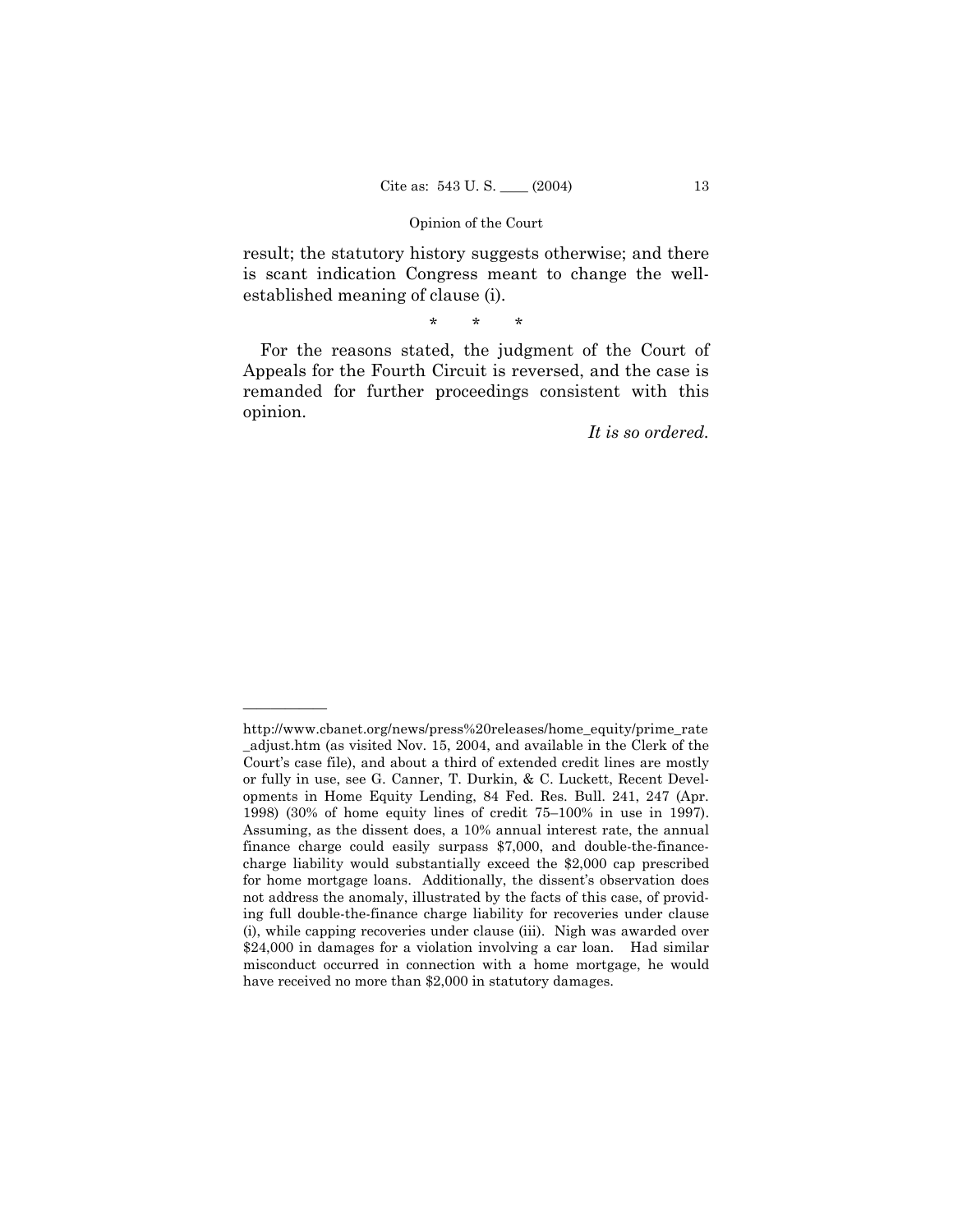STEVENS, J., concurring

# $\frac{1}{2}$  ,  $\frac{1}{2}$  ,  $\frac{1}{2}$  ,  $\frac{1}{2}$  ,  $\frac{1}{2}$  ,  $\frac{1}{2}$  ,  $\frac{1}{2}$ **SUPREME COURT OF THE UNITED STATES**

### $\mathcal{L}=\mathcal{L}$ No. 03–377

# KOONS BUICK PONTIAC GMC, INC., PETITIONER *v.*  BRADLEY NIGH

# ON WRIT OF CERTIORARI TO THE UNITED STATES COURT OF APPEALS FOR THE FOURTH CIRCUIT

[November 30, 2004]

JUSTICE STEVENS, with whom JUSTICE BREYER joins, concurring.

If an unambiguous text describing a plausible policy decision were a sufficient basis for determining the meaning of a statute, we would have to affirm the judgment of the Court of Appeals. The ordinary reader would think that  $$1640(a)(2)(A)$  is a paragraph including three subparagraphs identified as (i), (ii), and (iii). There is nothing implausible about a scheme that uses a formula to measure the maximum recovery under (i) without designating a ceiling or floor. Thus we cannot escape this unambiguous statutory command by proclaiming that it would produce an absurd result.

We can, however, escape by using common sense. The history of the provision makes it perfectly clear that Congress did not intend its 1995 amendment adding (iii) to repeal the pre-existing interpretation of (i) as being limited by the ceiling contained in (ii). Thus, the Court unquestionably decides this case correctly. It has demonstrated that a busy Congress is fully capable of enacting a scrivener's error into law.

In recent years the Court has suggested that we should only look at legislative history for the purpose of resolving textual ambiguities or to avoid absurdities. It would be wiser to acknowledge that it is always appropriate to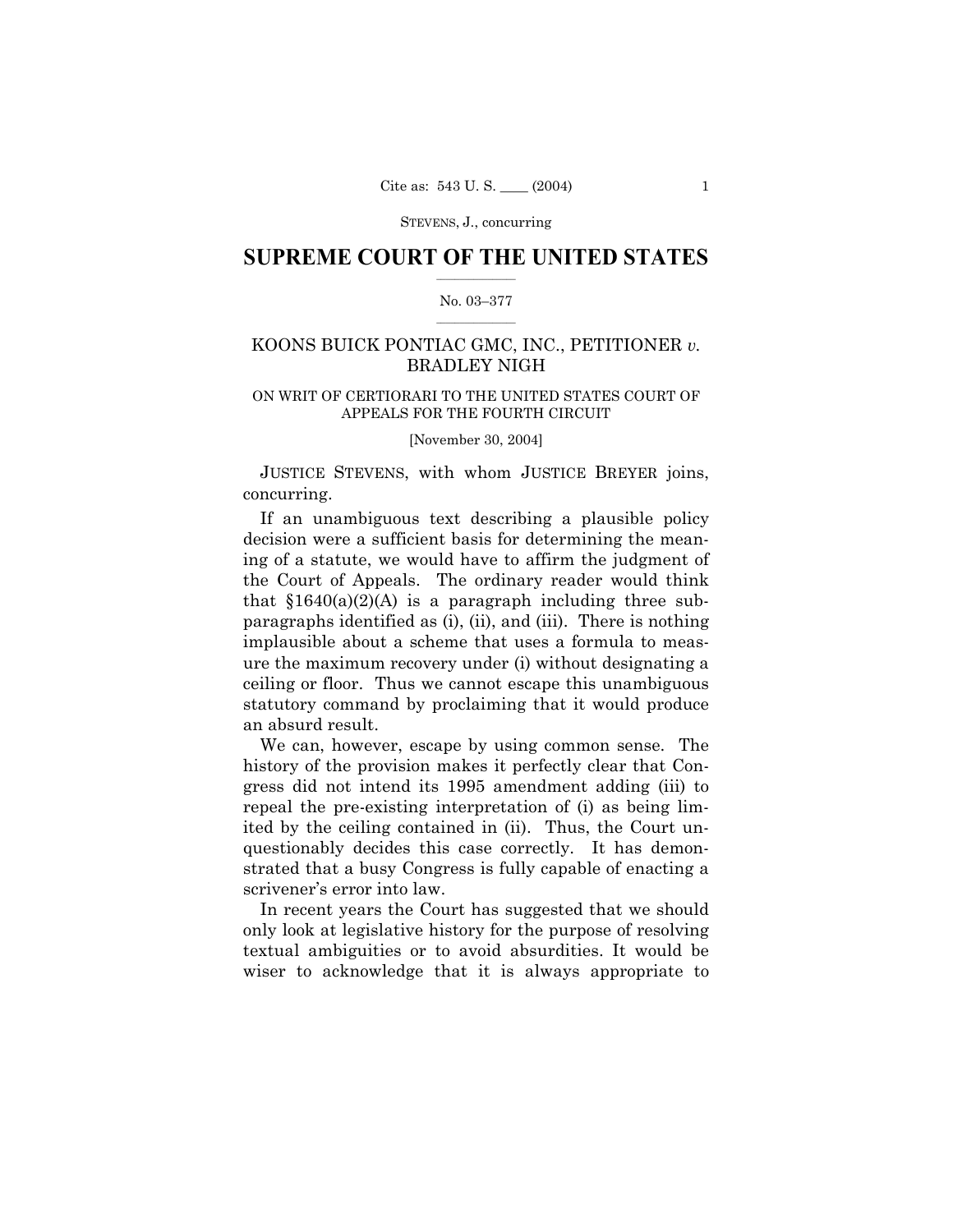### STEVENS, J., concurring

consider all available evidence of Congress' true intent when interpreting its work product.<sup>1</sup> Common sense is often more reliable than rote repetition of canons of statutory construction.2 It is unfortunate that wooden reliance on those canons has led to unjust results from time to time.3 Fortunately, today the Court has provided us with a lucid opinion that reflects the sound application of common sense.

<sup>1</sup>See *Wisconsin Public Intervenor* v. *Mortier,* 501 U. S. 597, 611, n. 4 (1991) ("[C]ommon sense suggests that inquiry benefits from reviewing additional information rather than from ignoring it"); *United States* v. *American Trucking Assns., Inc.,* 310 U. S. 534, 543–544 (1940) ("When aid to construction of the meaning of words, as used in the statute, is available, there certainly can be no 'rule of law' which forbids its use, however clear the words may appear on 'superficial examination'" (footnote omitted)); *United States* v. *Fisher,* 2 Cranch 358, 386 (1805) (Marshall, C. J.) ("Where the mind labours to discover the design of the legislature, it seizes every thing from which aid can be derived"). We execute our duty as judges most faithfully when we arrive at an interpretation only after "seek[ing] guidance from every reliable source." A.

Barak, Judicial Discretion 62 (Y. Kaufmann transl. 1989).<br><sup>2</sup>See Stevens, The Shakespeare Canon of Statutory Construction, 140 U. Pa. L. Rev. 1373, 1383 (1992).

<sup>3</sup>See, *e.g.*, *Barnhart* v. *Sigmon Coal Co.,* 534 U. S. 438 (2002); *United States* v. *James*, 478 U. S. 597 (1986); *United States* v. *Locke*, 471 U. S. 84 (1985).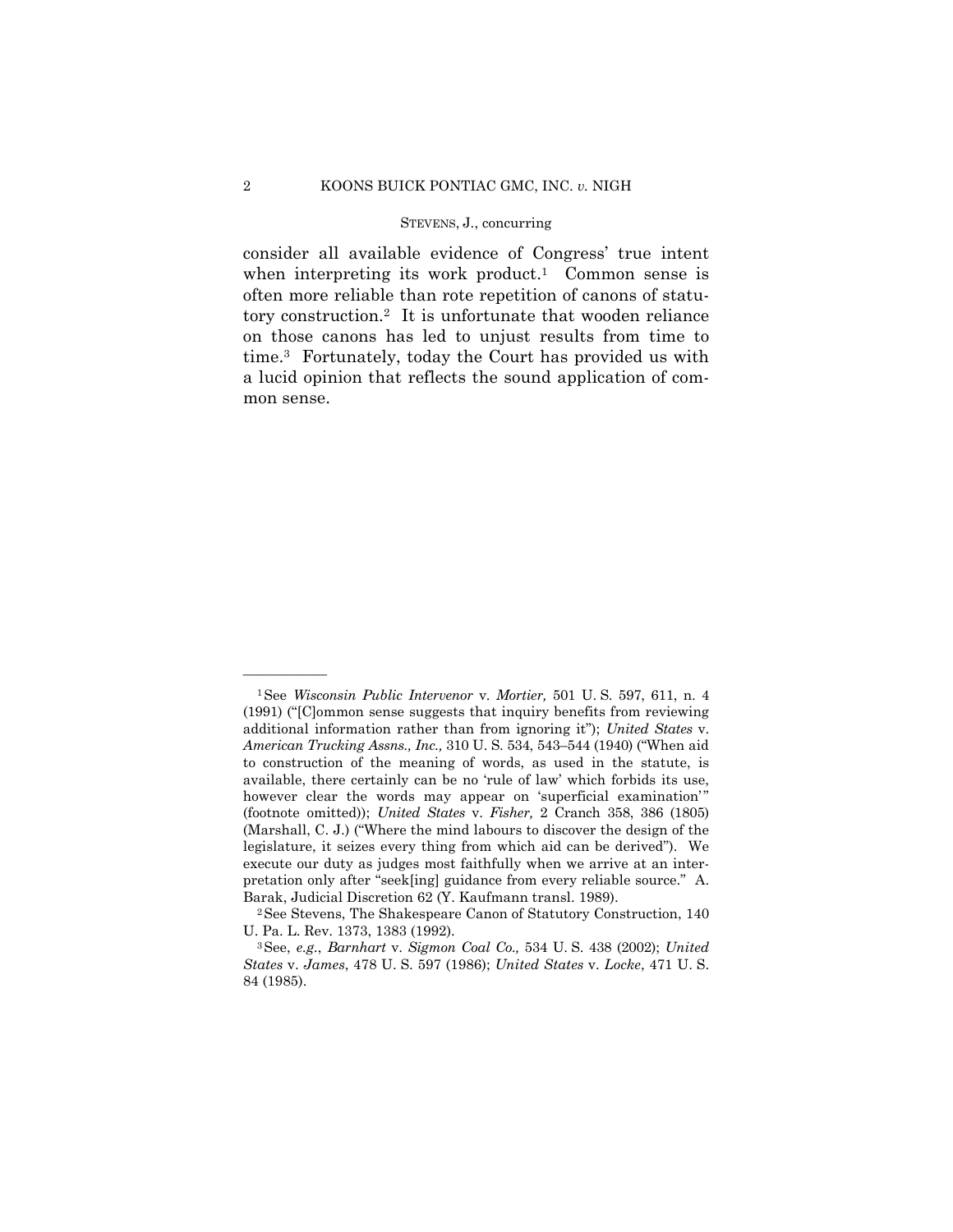KENNEDY, J., concurring

# $\frac{1}{2}$  ,  $\frac{1}{2}$  ,  $\frac{1}{2}$  ,  $\frac{1}{2}$  ,  $\frac{1}{2}$  ,  $\frac{1}{2}$  ,  $\frac{1}{2}$ **SUPREME COURT OF THE UNITED STATES**

### $\mathcal{L}=\mathcal{L}$ No. 03–377

# KOONS BUICK PONTIAC GMC, INC., PETITIONER *v.*  BRADLEY NIGH

# ON WRIT OF CERTIORARI TO THE UNITED STATES COURT OF APPEALS FOR THE FOURTH CIRCUIT

[November 30, 2004]

JUSTICE KENNEDY, with whom THE CHIEF JUSTICE joins, concurring.

In the case before us, there is a respectable argument that the statutory text, 15 U.S.C.  $\S$  1640(a)(2)(A)(ii), provides unambiguous instruction in resolving the issue: The word "subparagraph" directs that the \$1,000 cap applies to recoveries under both clause (A)(i) and clause  $(A)(ii)$ , as both fall under subparagraph  $(A)$ . Were we to adopt that analysis, our holdings in cases such as *Lamie* v. *United States Trustee,* 540 U. S. 526, 533-35 (2004), *Connecticut Nat. Bank* v. *Germain,* 503 U. S. 249, 253-54 (1992), and *United States* v. *Ron Pair Enterprises, Inc.,* 489 U. S. 235, 241-42 (1989), would be applicable, absent a showing that the result made little or no sense.

The Court properly chooses not to rest its holding solely on the words of the statute. That is because of a counterargument that "subparagraph" cannot be read straightforwardly to apply to all of subparagraph (A) in light of the different recovery cap of \$2,000 for recoveries under clause (A)(iii). I agree with the Court's decision to proceed on the premise that the text is not altogether clear. That means that examination of other interpretive resources, including predecessor statutes, is necessary for a full and complete understanding of the congressional intent. This approach is fully consistent with cases in which, because the statu-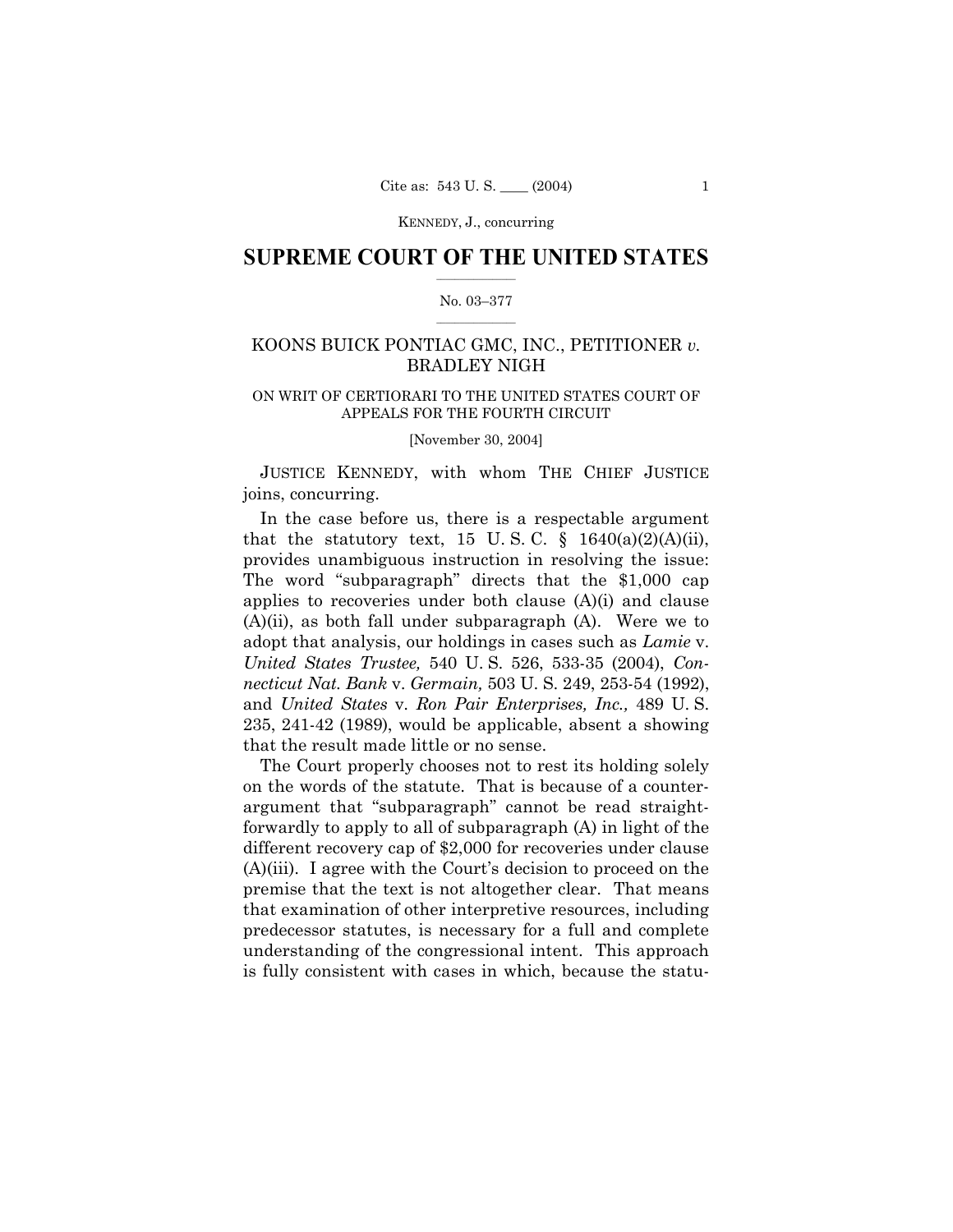# KENNEDY, J., concurring

tory provision at issue had only one plausible textual reading, we did not rely on such sources. In the instant case, the Court consults extratextual sources and, in my view, looking to these materials confirms the usual interpretation of the word "subparagraph."

With these observations, I join the Court's opinion.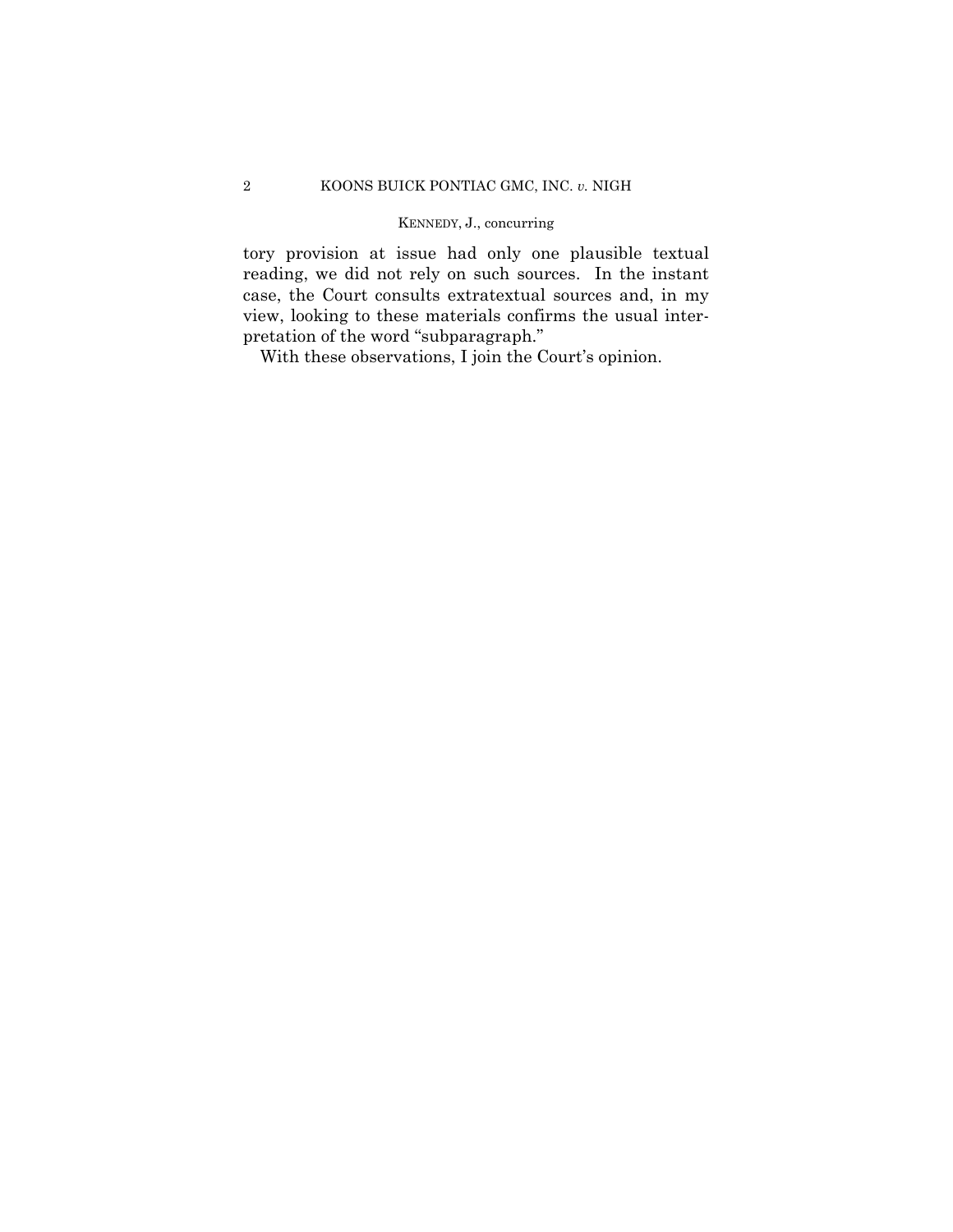# $\frac{1}{2}$  ,  $\frac{1}{2}$  ,  $\frac{1}{2}$  ,  $\frac{1}{2}$  ,  $\frac{1}{2}$  ,  $\frac{1}{2}$  ,  $\frac{1}{2}$ **SUPREME COURT OF THE UNITED STATES**

### $\mathcal{L}=\mathcal{L}$ No. 03–377

# KOONS BUICK PONTIAC GMC, INC., PETITIONER *v.*  BRADLEY NIGH

# ON WRIT OF CERTIORARI TO THE UNITED STATES COURT OF APPEALS FOR THE FOURTH CIRCUIT

[November 30, 2004]

### JUSTICE THOMAS, concurring in the judgment.

I agree with the Court that the judgment of the Court of Appeals should be reversed. I write separately, however, because I believe that it is unnecessary to rely on inferences from silence in the legislative history or the perceived anomalous results posed by an alternative interpretation to answer the question presented in this case**.** See *ante*, at 11–12 and n. 10. Instead, in my view, the text of 15 U. S. C. §1640(a)(2)(A) prior to Congress's 1995 amendment to it, the consistent interpretation that the Courts of Appeals had given to the statutory language prior to the amendment, and the text of the amendment itself make clear that Congress tacked on a provision addressing a very specific set of transactions otherwise covered by the Truth in Lending Act (TILA) but not materially altering the provisions at issue here.

If the text in this case were clear, resort to anything else would be unwarranted. See *Lamie* v. *United States Trustee*, 540 U. S. 526, 532–533 (2004). But I agree with the Court that §1640(a)(2)(A) is ambiguous, *ante*, at 1, rather than unambiguous as JUSTICE STEVENS contends, *ante*, at 1 (concurring opinion), because on its face it is susceptible of several plausible interpretations. Congress, as the Court points out, used "'subparagraph'" consistently in TILA, albeit not with perfect consistency, to refer to a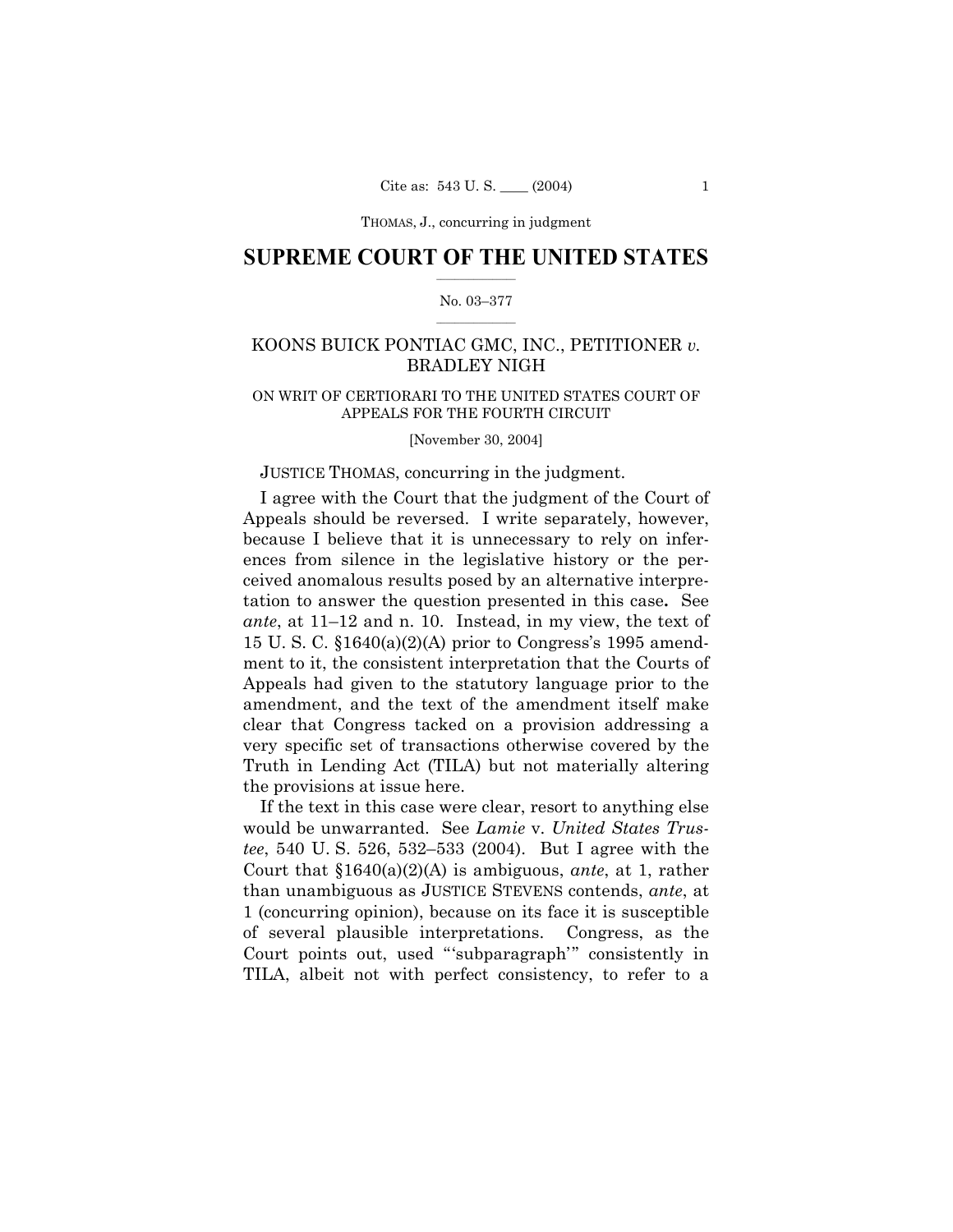third-level division introduced by a capital letter. See *ante*, at 10 and n. 4 (majority opinion). This consistent usage points toward the view that "subparagraph" here refers to the whole of subdivision (A). But other textual evidence is in tension with that reading. As the Court of Appeals correctly pointed out and JUSTICE SCALIA notes, *post*, at 3– 4 (dissenting opinion), if "subparagraph" refers to the whole of subdivision (A), the limit of \$100–\$1,000 for liability set forth in clause (ii) is in direct conflict with the \$200–\$2,000 limit on liability found in clause (iii). 319 F. 3d 119, 126–127 (CA4 2003). Still other textual clues point away from the Court of Appeals' reading. It is possible, for example, to read the \$100–\$1,000 limit in clause (ii) to be an exception that applies only to the liability set forth in clauses (i) and (ii), since it comes after clauses (i) and (ii) but before clause (iii). These conflicting textual indicators show that, whatever the practices suggested in the manuals relied upon by the Court, *ante*, at 9 and n. 3,  $$1640(a)(2)(A)$  is not a model of the best practices in legislative drafting.

The statutory history of  $$1640(a)(2)(A)$  resolves this ambiguity. Prior to the 1995 amendment, the meaning of subdivisions (A)(i) and (ii) was clear. As the Court recounts, after the 1976 amendment and prior to 1995, §1640(a) provided for statutory damages equal to

" $(2)(A)(i)$  in the case of an individual action twice the amount of any finance charge in connection with the transaction, or (ii) in the case of an individual action relating to a consumer lease . . . 25 per centum of the total amount of monthly payments under the lease, except that the liability under this subparagraph shall not be less than \$100 nor greater than \$1,000." 15 U. S. C. §1640(a) (1976 ed.).

See *ante*, at 4. There is no doubt that under this version of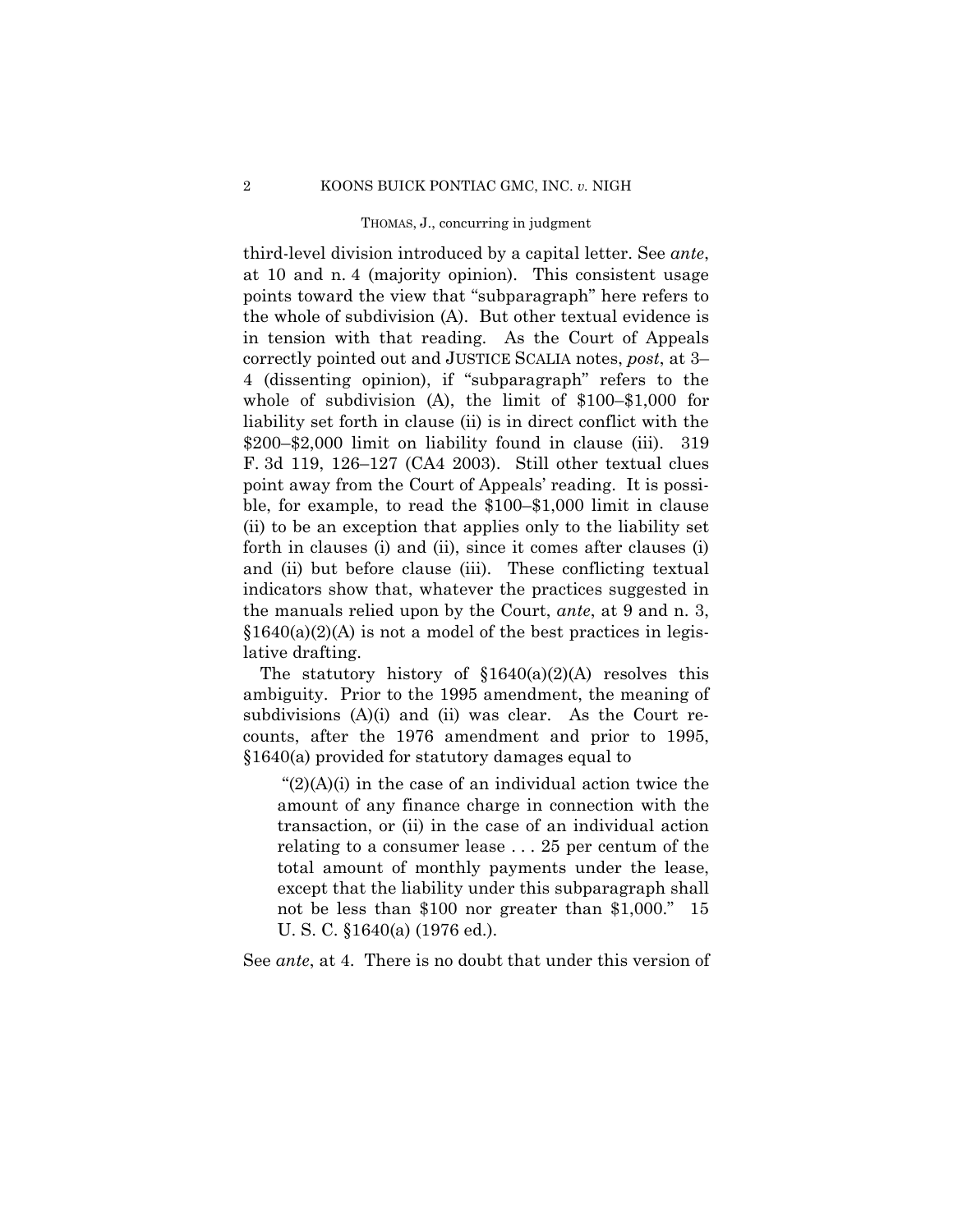the statute the phrase "under this subparagraph" extended the liability limits to subdivision (A)(i) as well as subdivision (A)(ii). As noted above, "subparagraph" is generally used in TILA to refer to a section's third-level subdivision introduced by a capital letter. By virtue of the phrase "under this subparagraph," the liability extended to the whole of subdivision (A). The placement of this clause at the end of subdivision (A) further indicated that it was meant to refer to the whole of subdivision (A). The clarity of the meaning is borne out by the Courts of Appeals' consistent application of the limit to both clauses (i) and (ii) as they stood before the 1995 amendment. *Purtle*  v. *Eldridge Auto Sales, Inc.*, 91 F. 3d 797, 800 (CA6 1996); *Cowen* v. *Bank United of Tex., FSB*, 70 F. 3d 937, 941 (CA7 1995); *Mars* v. *Spartanburg Chrysler Plymouth, Inc.*, 713 F. 2d 65, 67 and n. 6 (CA4 1983); *Dryden* v. *Lou Budke's Arrow Finance Co.*, 661 F. 2d 1186, 1191, n. 7 (CA8 1981); *Williams* v. *Public Finance Corp.*, 598 F. 2d 349, 359 and n. 17 (CA5 1979).

Congress's 1995 amendment did not materially alter the text of  $$1640(a)(2)(A)(i)$  or (ii). It removed "or" between clauses (i) and (ii) and placed it between clause (ii) and the new clause (iii). Pub. L. 104–29, §6, 109 Stat. 274. Apart from this change, it neither deleted any language from clause (i) or clause (ii) nor added any language to these clauses. The only substantive change that amendment wrought was the creation of clause (iii), which established a higher \$2,000 cap on damages for a very specific set of credit transactions—closed-end credit transactions secured by real property or a dwelling—that had previously been covered by  $$1640(a)(2)(A)(i)$  and subject to the lower \$1,000 cap. *Ibid.* By so structuring the amendment, Congress evinced its intent to address only the creation of a different limit for a specific set of transactions.

In light of this history, as well as the text's clear meaning prior to the 1995 amendment and the lower courts'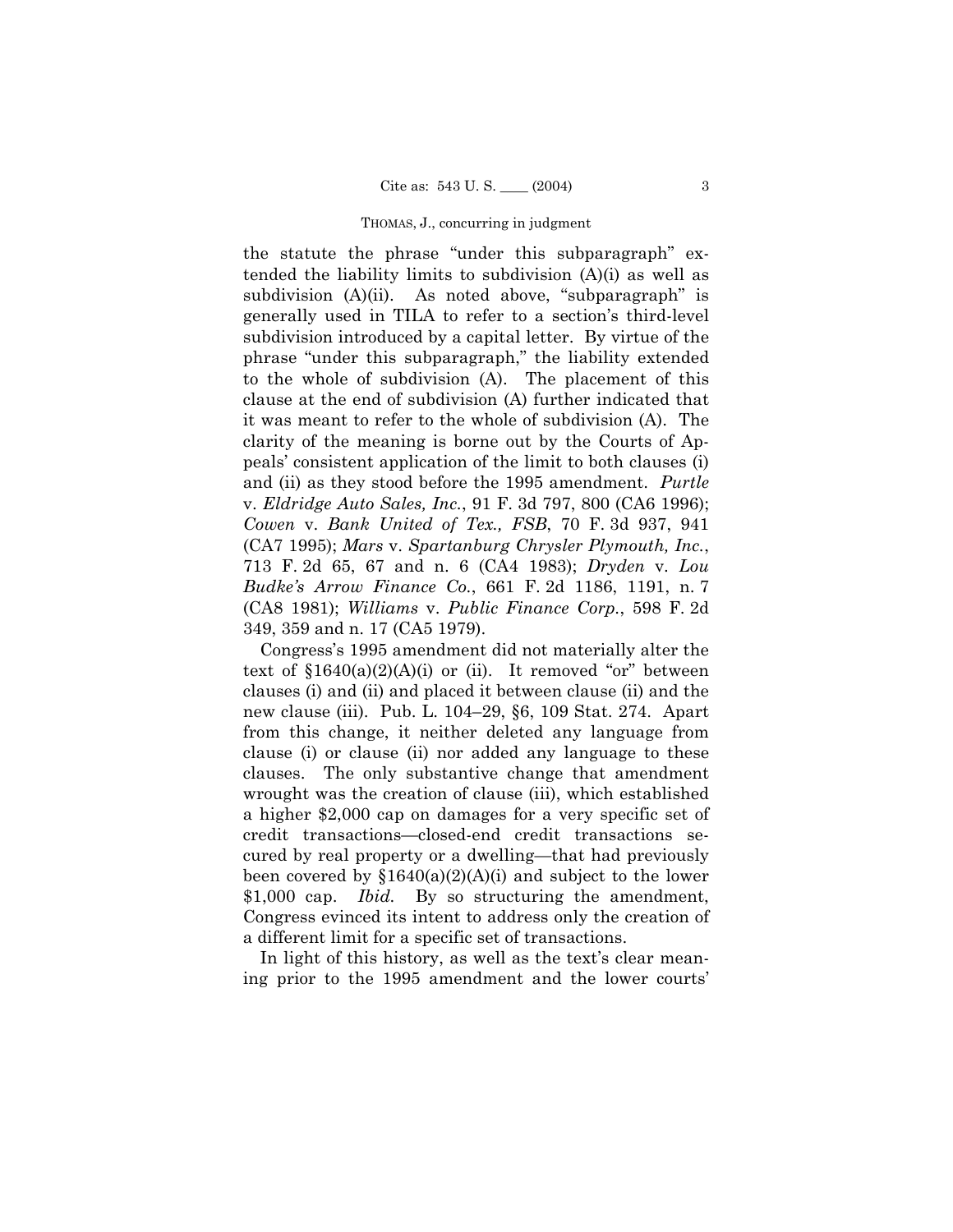consistent application of the limit in clause (ii) to clause (i) prior to the 1995 amendment, the limit in clause (ii) remains best read as applying also to clause (i).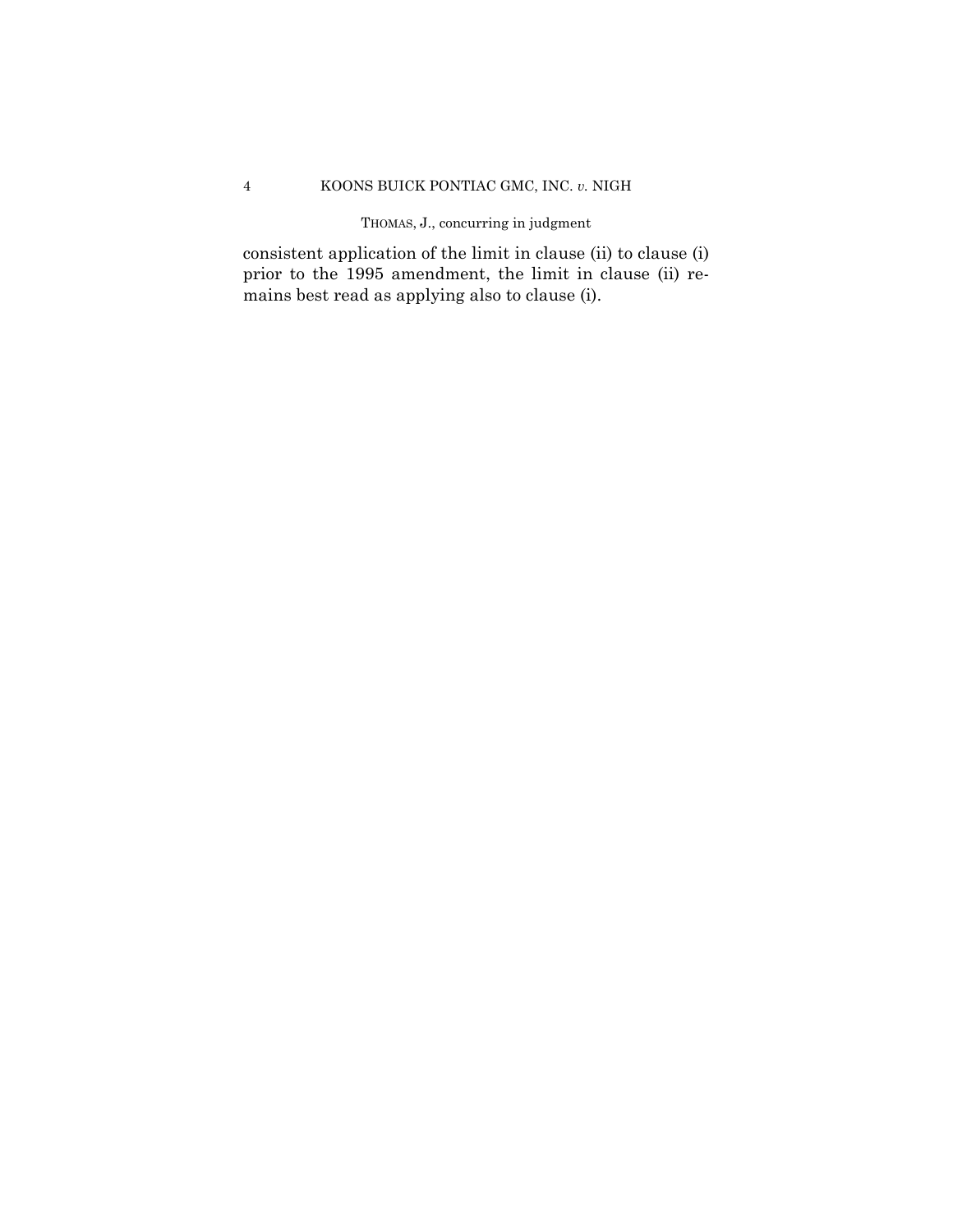# $\frac{1}{2}$  ,  $\frac{1}{2}$  ,  $\frac{1}{2}$  ,  $\frac{1}{2}$  ,  $\frac{1}{2}$  ,  $\frac{1}{2}$  ,  $\frac{1}{2}$ **SUPREME COURT OF THE UNITED STATES**

### $\mathcal{L}=\mathcal{L}$ No. 03–377

# KOONS BUICK PONTIAC GMC, INC., PETITIONER *v.*  BRADLEY NIGH

# ON WRIT OF CERTIORARI TO THE UNITED STATES COURT OF APPEALS FOR THE FOURTH CIRCUIT

[November 30, 2004]

# JUSTICE SCALIA, dissenting.

The Court views this case as a dispute about the meaning of "subparagraph" in 15 U.S.C.  $$1640(a)(2)(A)$ . I think it involves more than that. For while I agree with the construction of that word adopted by the Court, see *ante,* at 8–10, by JUSTICE KENNEDY, see *ante,* at 1–2 (concurring opinion), and by JUSTICE THOMAS, see *ante,* at 1–2 (opinion concurring in judgment), I disagree with the conclusion that the Court believes follows. The ultimate question here is not the meaning of "subparagraph," but the scope of the exception which contains that term. When is "liability under this subparagraph" limited by the \$100/\$1,000 brackets? In answering that question, I would give dispositive weight to the structure of  $$1640(a)(2)(A)$ , which indicates that the exception is part of clause (ii) and thus does not apply to clause (i).

After establishing the fact that "subparagraph" refers to a third-level subdivision within a section, denominated by a capital letter (here subparagraph (A)), see *ante,* at 8–10, the Court's analysis proceeds in five steps. First, the Court presumes that this fact determines the scope of the exception. See *ante,* at 10. It does not. In context, the reference to "liability under this subparagraph" is indeterminate. Since it is not a freestanding limitation, but an exception to the liability imposed by clause (ii), it is quite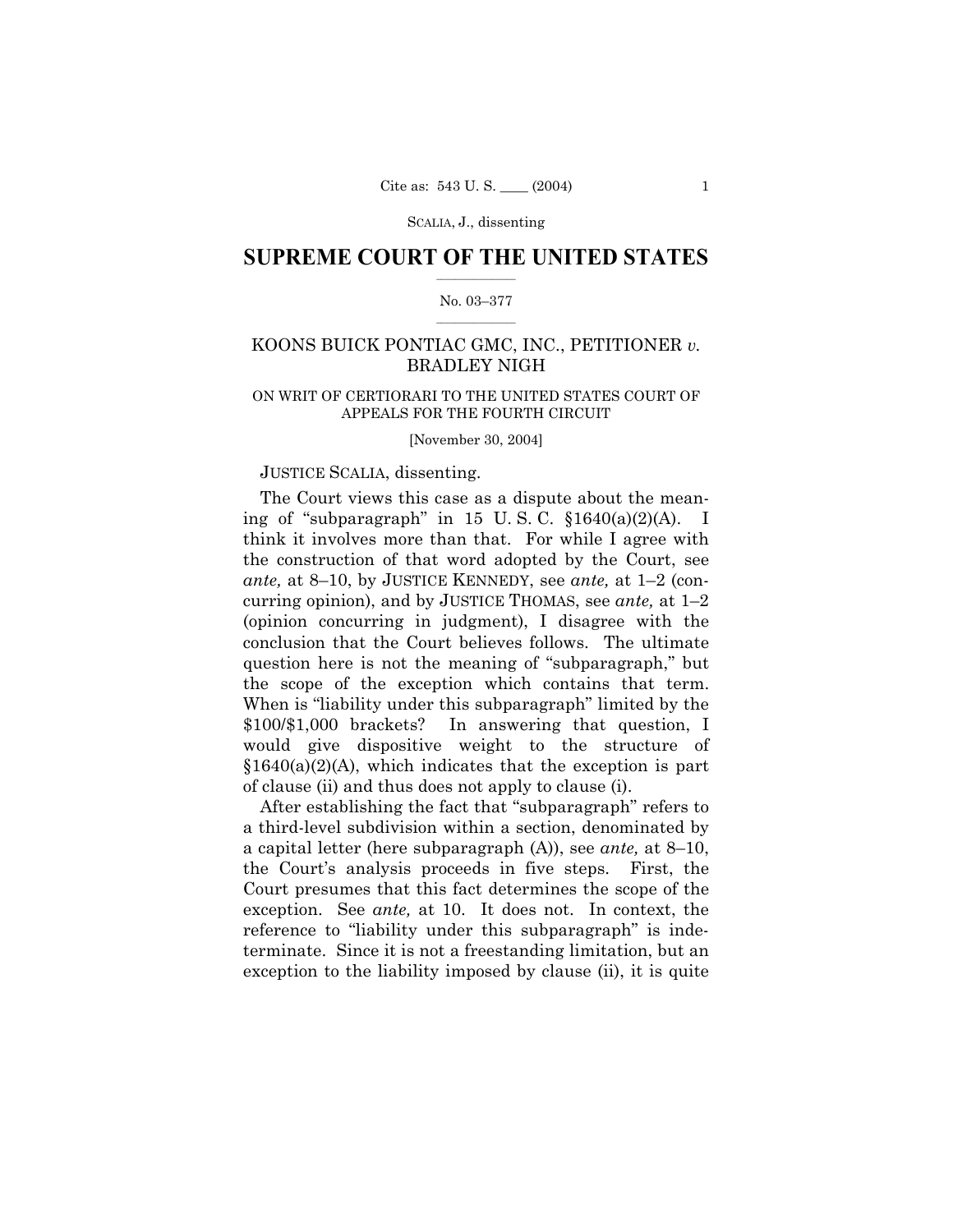possible to read it as saying that, *in the consumer-lease cases covered by clause (ii)*, "the liability under this subparagraph" would be subject to the \$100/\$1,000 brackets. Using "subparagraph" in that way would hardly be nonsensical, since the *only* liability under subparagraph (A) that applies to consumer-lease cases is the amount of damages specified by clause (ii). In other words, if the exception is part of clause (ii), then "liability under this subparagraph" is actually synonymous with "liability under this clause," cf. *ibid.,* in the sense that either phrase would have the same effect were it to appear in clause (ii). As a result, the term "subparagraph" cannot end our inquiry.

The structure of subparagraph (A) provides the best indication of whether the exception is part of clause (ii). In simplified form, the subparagraph reads: "(i)  $\dots$ , (ii)  $\dots$ , or (iii)  $\dots$ ." Clauses (i), (ii), and (iii) are separated by commas, and an "or" appears before clause (iii). It is reasonable to conclude that the exception—which appears between "(ii)" and the comma that precedes "or (iii)"—is part of clause (ii). In fact, the Court admits in passing that the exception appears "*in* clause (ii)." *Ibid.* (emphasis added); see also *ante,* at 1 (STEVENS, J., concurring) (referring to "the ceiling contained *in* (ii)" (emphasis added)). Yet the Court's holding necessarily assumes that the exception somehow stands outside of clause (ii) someplace where its reference to "subparagraph" can have a different effect than "clause" would. The Court effectively requires the exception to be either part of clauses (i) and (ii) simultaneously, or a part of subparagraph (A) that is not within any of the individual clauses. The legislative drafting manuals cited by the Court, see *ante,* at 9, and n. 4, reveal how unnatural such an unanchored subdivision would be. See L. Filson, The Legislative Drafter's Desk Reference 223 (1992) ("If a section or other statutory unit contains subdivisions of any kind, it should never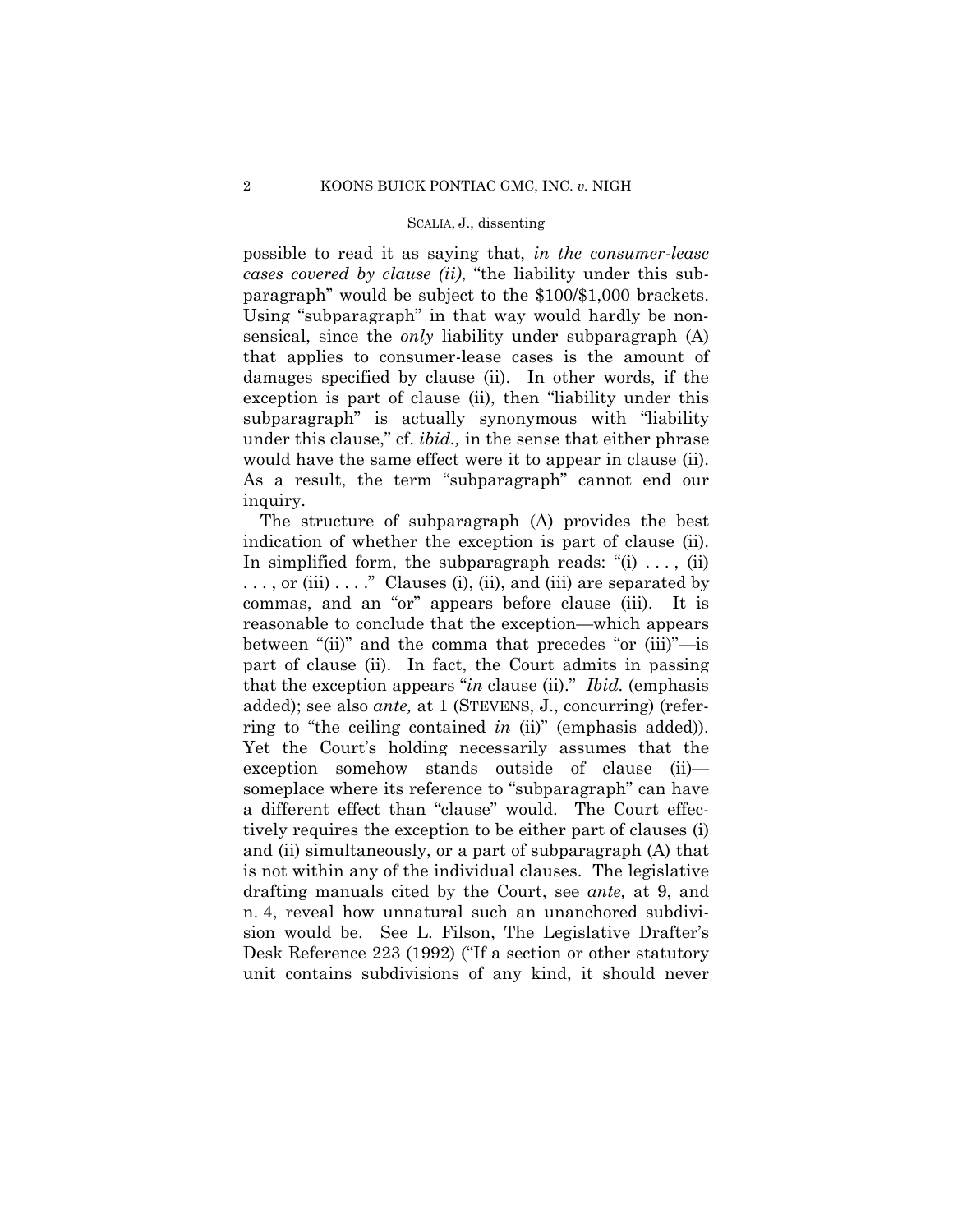contain subdivisions of any other kind *unless they are parts of one of those subdivisions*" (emphasis added)); House Legislative Counsel's Manual on Drafting Style, HLC No. 104–1, p. 24 (1995) ("If there is a subdivision of the text of a unit, there should not be a different kind of subdivision of that unit *unless the latter is part of the 1st subdivision*" (emphasis added)); Senate Office of the Legislative Counsel, Legislative Drafting Manual 10–11 (1997) (explaining how to avoid "using a cut-in followed by flush language," that is, inserting a clause that is supposed to apply to  $(a)(1)$  and  $(a)(2)$  after  $(2)$  rather than between  $(a)$ and  $(a)(1)$ ).

In its second step, the Court notes that, before 1995, the exception was generally read as applying to both clauses (i) and (ii). See *ante,* at 10–11. But the prior meaning is insufficient to reveal the meaning of the current version. As JUSTICE THOMAS points out, the placement of the exception "at the end of  $(A)$ " used to "indicatell" that it was meant to refer to the whole of (A)." *Ante,* at 3 (opinion concurring in judgment). That inference, however, is no longer available, since Congress eliminated the "or" between clauses (i) and (ii) and added clause (iii). If the "or" were still there, it might just be possible to conceive of clauses (i) and (ii) as a sub-list to which the exception attached as a whole. But one simply does not find a purportedly universal exception at the end of the second item in a three-item list.

The Court's third step addresses clause (iii), which is not directly implicated by the facts of this case. The Court concludes that the underlying measure of damages in clause (i) (twice the finance charge) "continues to apply" to actions governed by the newly created clause (iii). *Ante,* at 11. That conclusion does not follow from merely reading the exception in clause (ii) to apply to clause (i), but it is necessary because, by reading "subparagraph" in the exception to have the effect of extending the exception to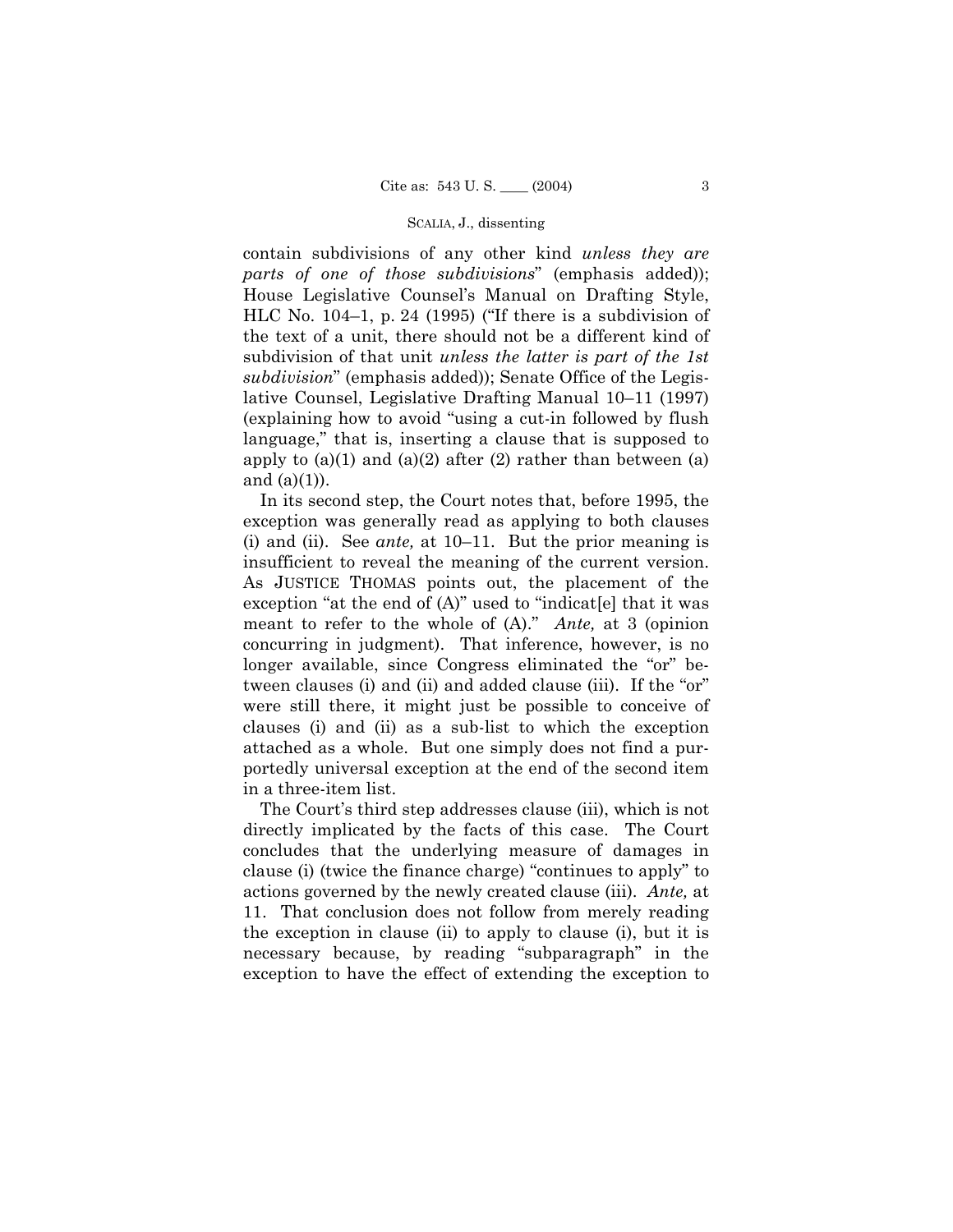all of subparagraph (A), the Court has caused *that* exception to conflict with the higher limit in clause (iii). To remedy this, the Court proceeds (see *ante,* at 11, n. 9) to do further violence to  $$1640(a)(2)(A)$ , simply reading out its division into clauses (i), (ii), and (iii) entirely.<sup>1</sup> It is not sound statutory construction to create a conflict by ignoring one feature of a statute and then to solve the problem by ignoring yet another. My construction of the exception in clause (ii) avoids the conflict altogether.

In its fourth step, the Court returns to the application of the \$100/\$1,000 brackets to clause (i). The Court finds "scant indication that Congress meant to alter the meaning of clause (i)" in 1995 and compares this to " 'Sir Arthur Conan Doyle's "dog that didn't bark."" Ante, at 11 (quoting *Church of Scientology of Cal.* v. *IRS,* 484 U. S. 9, 17–18 (1987)). I hardly think it "scant indication" of intent to alter that Congress *amended the text of the statute* by moving the exception from the end of the list to the middle, making it impossible, without doing violence to the text, to read the exception as applying to the entire list. Needless to say, I also disagree with the Court's reliance on things that the sponsors and floor managers of the 1995 amendment *failed* to say.2 I have often criticized the

<sup>&</sup>lt;sup>1</sup>In footnote 7, the Court asserts that its new reading merely requires one to pretend that "Congress had not added '(iii)' when it raised the cap on recovery." That is not so—not, at least, if the Court adheres to the sound drafting principles that supposedly form the basis for its opinion. See *supra,* at 2–3. To adhere to *those* and also to apply both the limitation of clause (ii) and the limitation of clause (iii) to clause (i), one must "pretend" that Congress not only had not added "(iii)" but also had eliminated "(i)" and "(ii)." Otherwise, those limits which are recited in clause (ii) would apply only to that clause. 2The things that *were* said about the 1995 amendment are character-

istically unhelpful. Rep. McCollum said: "[T]he bill raises the statutory damages for individual actions from \$1,000 to \$2,000." 141 Cong. Rec. 26576 (1995); see also *id.,* at 26898 (remarks of Sen. Mack) (same). Two weeks later, he "clarif[ied]" his remarks by specifying that the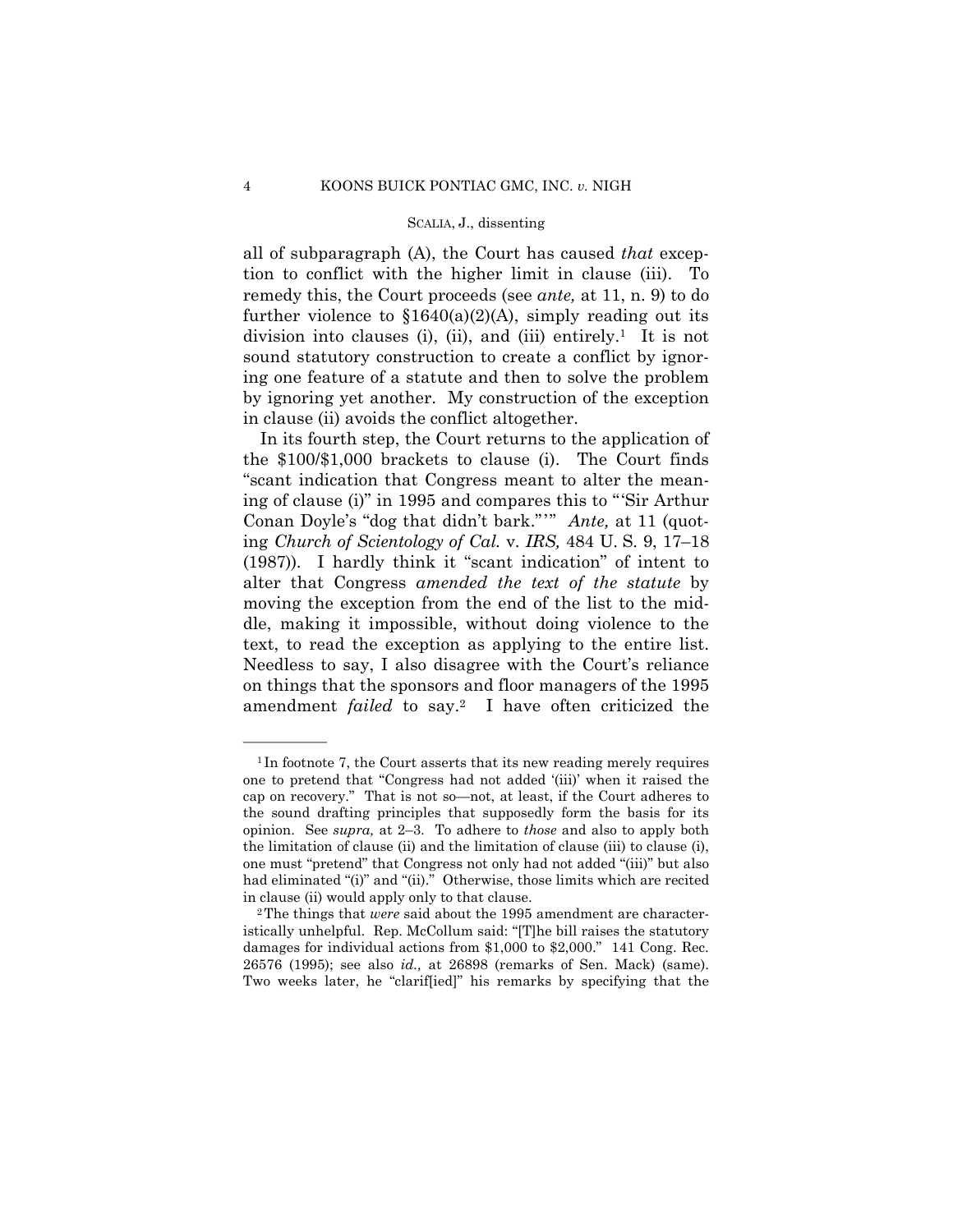Court's use of legislative history because it lends itself to a kind of ventriloquism. The Congressional Record or committee reports are used to make words appear to come from Congress's mouth which were spoken or written by others (individual Members of Congress, congressional aides, or even enterprising lobbyists). The Canon of Canine Silence that the Court invokes today introduces a reverse—and at least equally dangerous—phenomenon, under which courts may refuse to believe Congress's *own*  words unless they can see the lips of others moving in unison. See *Morales* v. *Trans World Airlines, Inc.,* 504 U. S. 374, 385, n. 2 (1992) ("[L]egislative history need not confirm the details of changes in the law effected by statutory language before we will interpret that language according to its natural meaning").

In its fifth and final step, the Court asserts that it would be "anomalous" for liability to be "uncapped by the [\$1,000] limit" when real property secures an open-end loan but capped by the \$2,000 limit when it secures a closed-end loan, and that it would be "passing strange" for damages to be "*substantially lower*" under clause (iii) than under clause (i). *Ante,* at 12, and n. 10. The lack of a \$1,000 limit does not, of course, make liability under clause (i) limitless. In all cases under clause (i), the damages are twice the finance charge, and the 1-year statute of limitations, 15 U. S. C. §1640(e), naturally limits the amount of damages that can be sought.

More importantly, Congress would have expected the amounts financed (and thus the finance charges) under

amendments "apply solely to loans secured by real estate." *Id.,* at 27703 (statement of Reps. McCollum and Gonzalez). Taken literally, these floor statements could mean that the new \$2,000 limit applies either to *all* "individual actions" under subparagraph (A), or to all "loans secured by real estate" under clauses (i) *and* (iii). Neither option is consistent with the Court's conclusion that there is a \$1,000 limit under clause (i).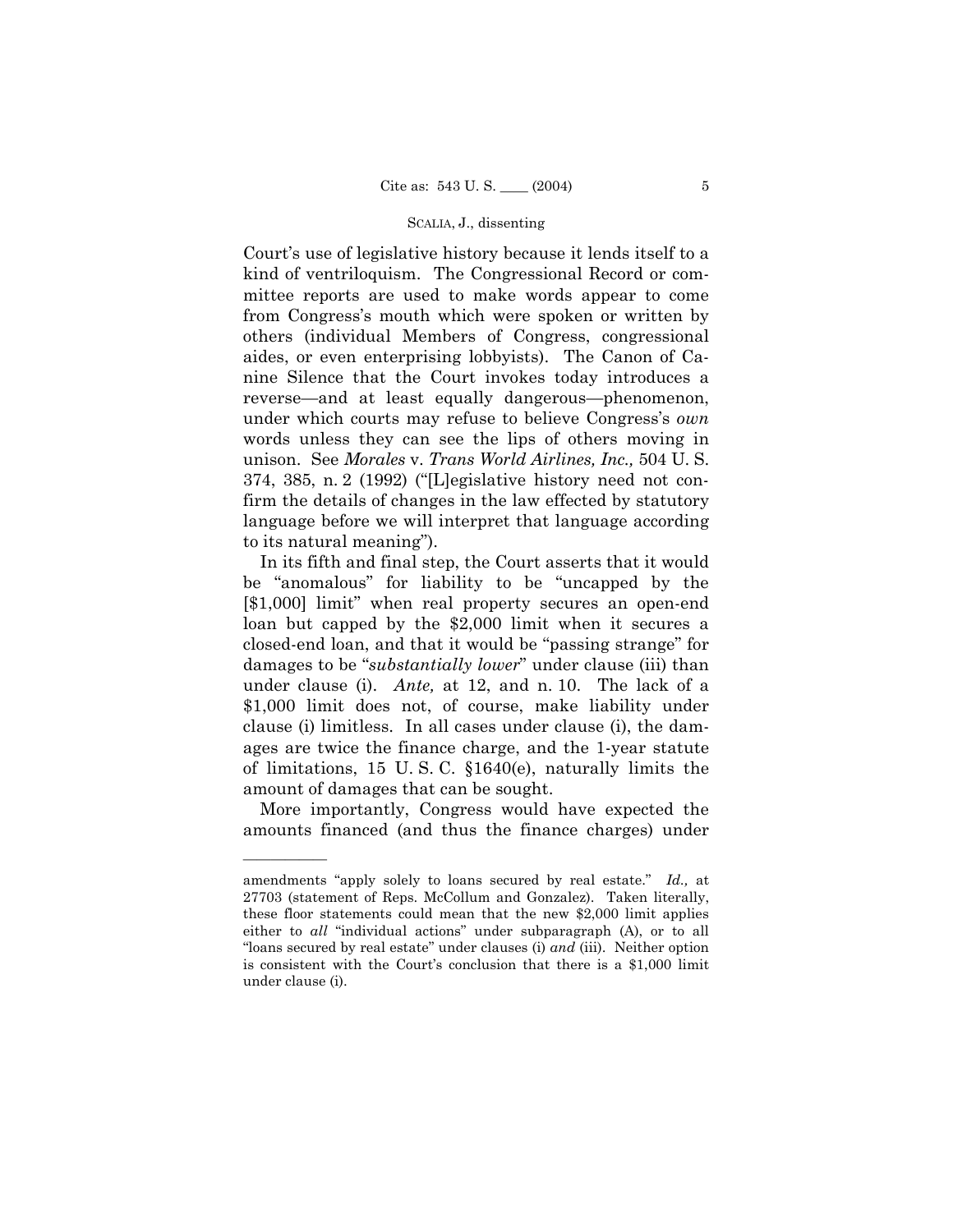clause (i) to be generally much lower than those under clause (iii). In cases (like this one) where loans are not secured by real property, the amount financed can be no greater than \$25,000. §1603(3). Where loans are secured by real property, clause (iii) includes both first mortgages and second mortgages (or home equity loans), which are far more common and significantly larger than the openend home equity lines of credit (HELOCs) that are still covered by clause (i). In 1994, 64% of home-owning households had first or second mortgages, but only 7% had HELOCs with outstanding balances. Survey Research Center, Univ. of Michigan, National Survey of Home Equity Loans 25 (Oct. 1998) (Table 1) (hereinafter National Survey). The mean first mortgage balance was \$66,884; the mean second mortgage balance was \$16,199; and the mean HELOC outstanding balance was \$18,459. *Ibid.*3 Assuming a 10% interest rate (which would have been higher than a typical HELOC in 1994, see Canner and Luckett, Home Equity Lending: Evidence from Recent Surveys, 80 Fed. Res. Bull. 571, 582 (1994)), a year of finance charges on the mean HELOC would still have been less than \$2,000—which, when doubled, would still be less than two times the maximum damages under clause (iii), a disproportion no greater than what Congress has explicitly prescribed between clauses (ii) and (iii). In addition, very large outstanding balances on HELOCs are comparatively rare. In 2001, roughly 94% of them were less than the *median* outstanding mortgage principal of \$69,227. See U. S. Census Bureau, American Housing Survey for the United States: 2001, pp. 150, 152 (Oct. 2002) (Table 3–15) (hereinafter American Housing Sur-

<sup>3</sup>The medians were, of course, lower than the means: \$49,000 for first mortgages, \$11,000 for second mortgages, and \$15,000 for HELOCs. National Survey 25 (Table 1).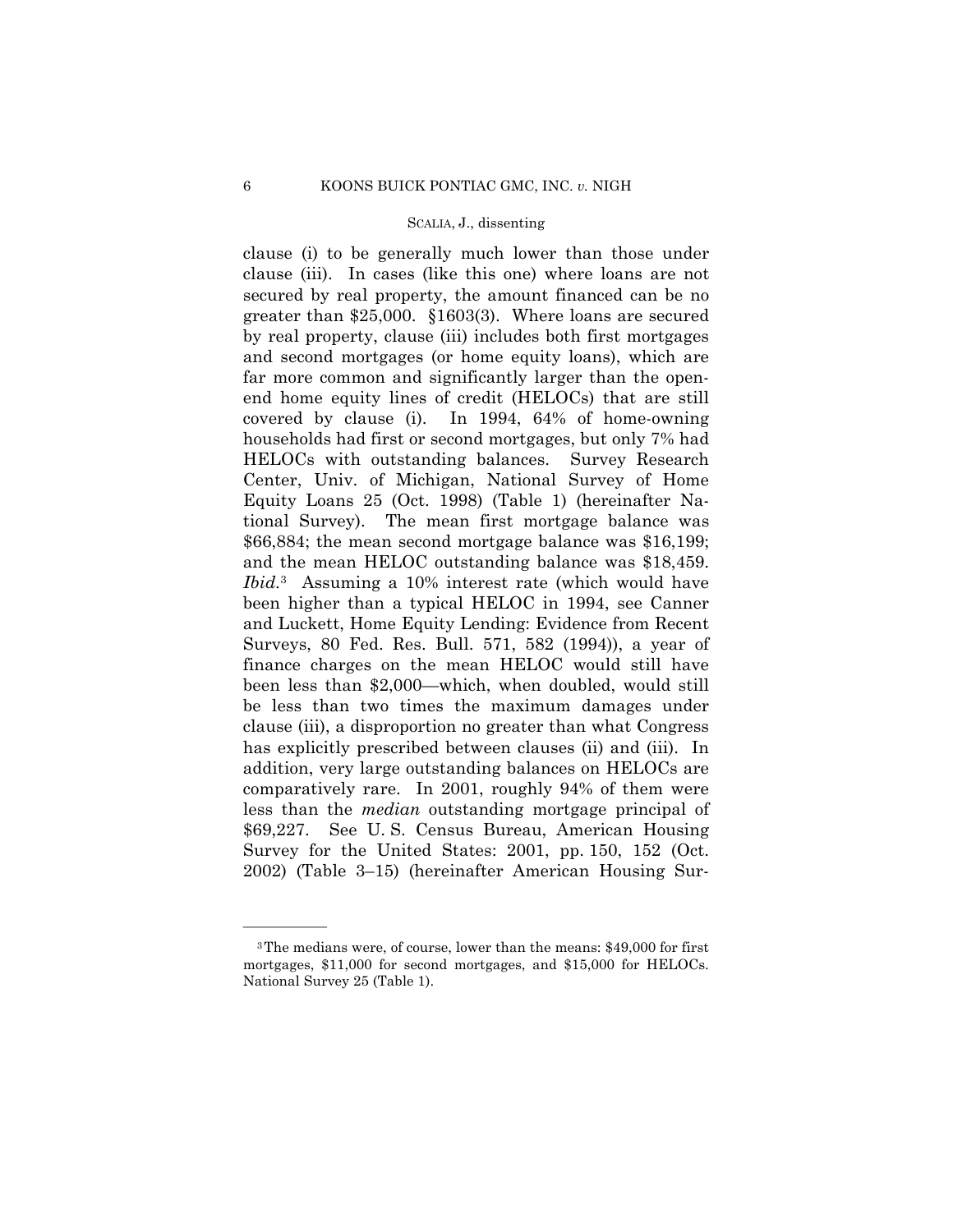vey).4 Approximately 2% of HELOC balances were \$100,000 or more (compared with approximately 32% of mortgages). See *ibid.* Because closed-end loans are many times more common, and typically much larger, than open-end ones, the finance charges would generally be much higher under clause (iii) than under clause (i), providing a reason for Congress to focus more intently on limiting damages in clause (iii). As for the difference between clause (i) and the \$1,000 cap in clause (ii): Consumer leases (principally car leases) are obviously a distinctive category and a special damages cap (which differs from clause (iii) as well as from clause (i)) no more demands an explanation than does the fact that damages for those leases are tied to monthly payments rather than to finance charges. As JUSTICE STEVENS acknowledges, applying the \$1,000 cap to clause (ii) but not clause (i) is a "plausible policy decision." *Ante,* at 1 (concurring opinion). The Court should not fight the current structure of the statute merely to vindicate the suspicion that Congress actually made—but neglected to explain clearly—a different policy decision.

As the Court noted earlier this year: "If Congress enacted into law something different from what it intended, then it should amend the statute to conform it to its intent. It is beyond our province to rescue Congress from its drafting errors, and to provide for what we might think is the preferred result." *Lamie* v. *United States Trustee,* 540 U. S. 526, 542 (2004) (internal quotation marks and alteration omitted). I would apply the exception only to the

<sup>4</sup>The 1994 survey did not report on the range of amounts owed on HELOCs. In 2001, however, the Census Bureau's Housing Survey began reporting detailed data about HELOCs—in figures presumably comparable to the 1994 data recited above, since the median outstanding balance and median interest rate for HELOCs had not dramatically changed. (The 2001 medians were \$17,517 and 8%. See American Housing Survey 152, 154 (Table 3–15).)